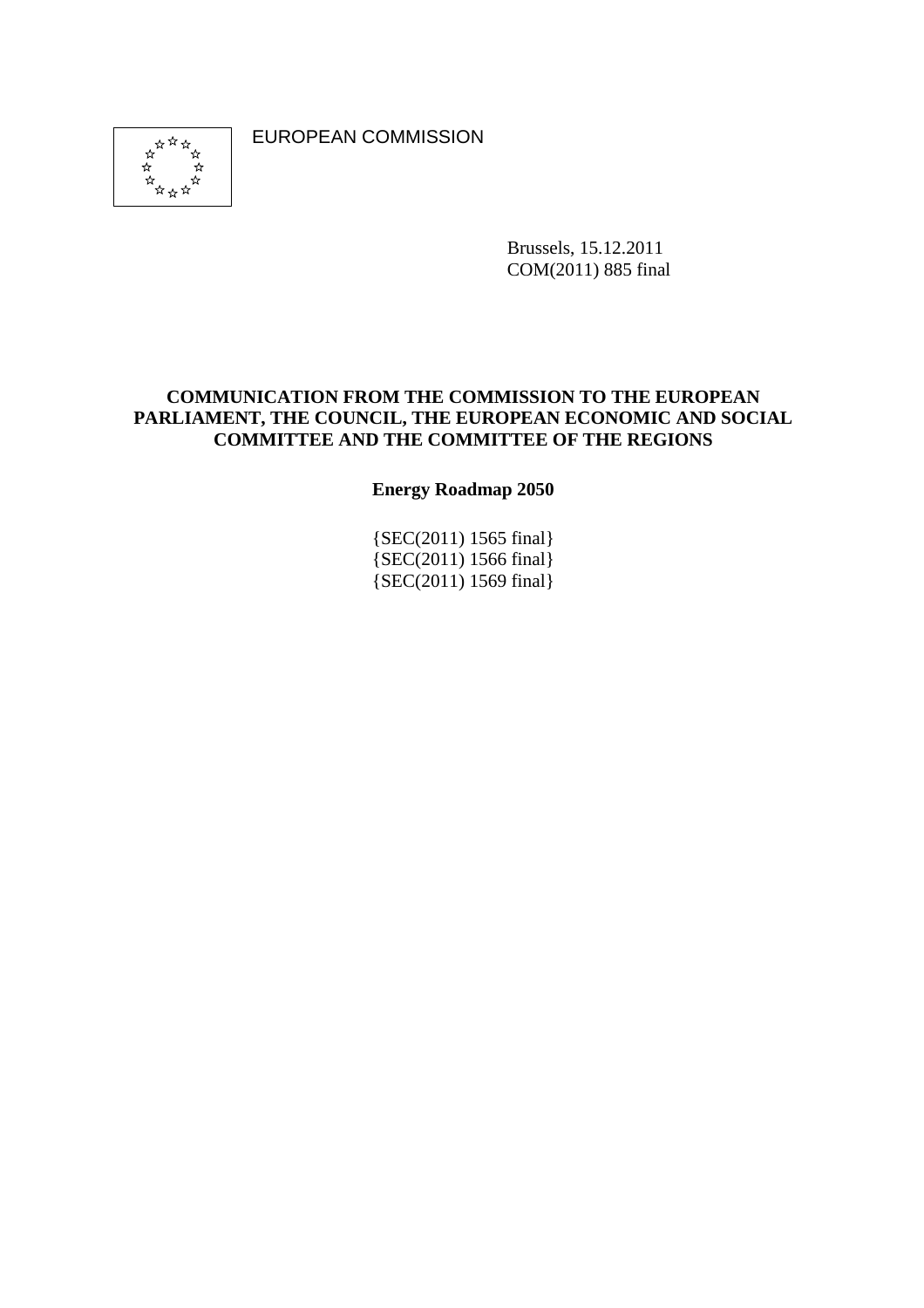#### **1. INTRODUCTION**

People's well-being, industrial competitiveness and the overall functioning of society are dependent on safe, secure, sustainable and affordable energy. The energy infrastructure which will power citizens' homes, industry and services in 2050, as well as the buildings which people will use, are being designed and built now. The pattern of energy production and use in 2050 is already being set.

The EU is committed to reducing greenhouse gas emissions to 80-95% below 1990 levels by 2050 in the context of necessary reductions by developed countries as a group<sup>1</sup>. The Commission analysed the implications of this in its "Roadmap for moving to a competitive low-carbon economy in 2050".<sup>2</sup> The "Roadmap to a Single European Transport Area"<sup>3</sup> focussed on solutions for the transport sector and on creating a Single European Transport Area. In this **Energy Roadmap 2050** the Commission explores the challenges posed by delivering the EU's decarbonisation objective while at the same time ensuring **security of**  energy supply and competitiveness. It responds to a request from the European Council<sup>4</sup>.

The EU policies and measures to achieve the **Energy 2020 goals**<sup>5</sup> and the Energy 2020 strategy are ambitious.<sup>6</sup> They will continue to deliver beyond 2020 helping to reduce emissions by about 40% by 2050. They will however still be insufficient to achieve the EU's 2050 decarbonisation objective as only less than half of the decarbonisation goal will be achieved in 2050. This gives an indication of the level of effort and change, both structural and social, which will be required to make the necessary emissions reduction, while keeping a competitive and secure energy sector.

Today, there is inadequate **direction as to what should follow the 2020 agenda**. This creates uncertainty among investors, governments and citizens. Scenarios in the "Roadmap for moving to a competitive low-carbon economy in 2050" suggest that if investments are postponed, they will cost more from 2011 to 2050 and create greater disruption in the longer term. The task of developing post-2020 strategies is urgent. Energy investments take time to produce results. In this decade, a new investment cycle is taking place, as infrastructure built 30-40 years ago needs to be replaced. Acting now can avoid costly changes in later decades and reduces lock-in effects. The International Energy Agency (IEA) has shown the critical role of governments and underlined the need for urgent action;<sup>7</sup> with the scenarios of the Energy Roadmap 2050 different possible pathways for Europe are analysed more in depth.

Forecasting the long-term future is not possible. The scenarios in this Energy Roadmap 2050 **explore routes towards decarbonisation** of the energy system. All imply **major changes** in, for example, carbon prices, technology and networks. A number of scenarios to achieve an 80% reduction in greenhouse gas emissions implying some 85% decline of energy-related

<u>.</u>

<sup>1</sup> European Council, October 2009.

<sup>2</sup> COM(2011)112, 8 March.

<sup>3</sup> COM(2011)144, 28 March.

<sup>4</sup> Extraordinary European Council, 4 February 2011

<sup>5</sup> European Council, 8/9 March 2007: By 2020, at least 20 % reduction in greenhouse gas emissions compared to 1990 (30% if international conditions are right, European Council, 10-11 December 2009); saving of 20 % of EU energy consumption compared to projections for 2020; 20 % share of renewable energies in EU energy consumption, 10% share in transport.

See also "Energy 2020 - A strategy for competitive, sustainable and secure energy" COM(2010) 639, November 2010.

IEA (2011), World Energy Outlook 2011.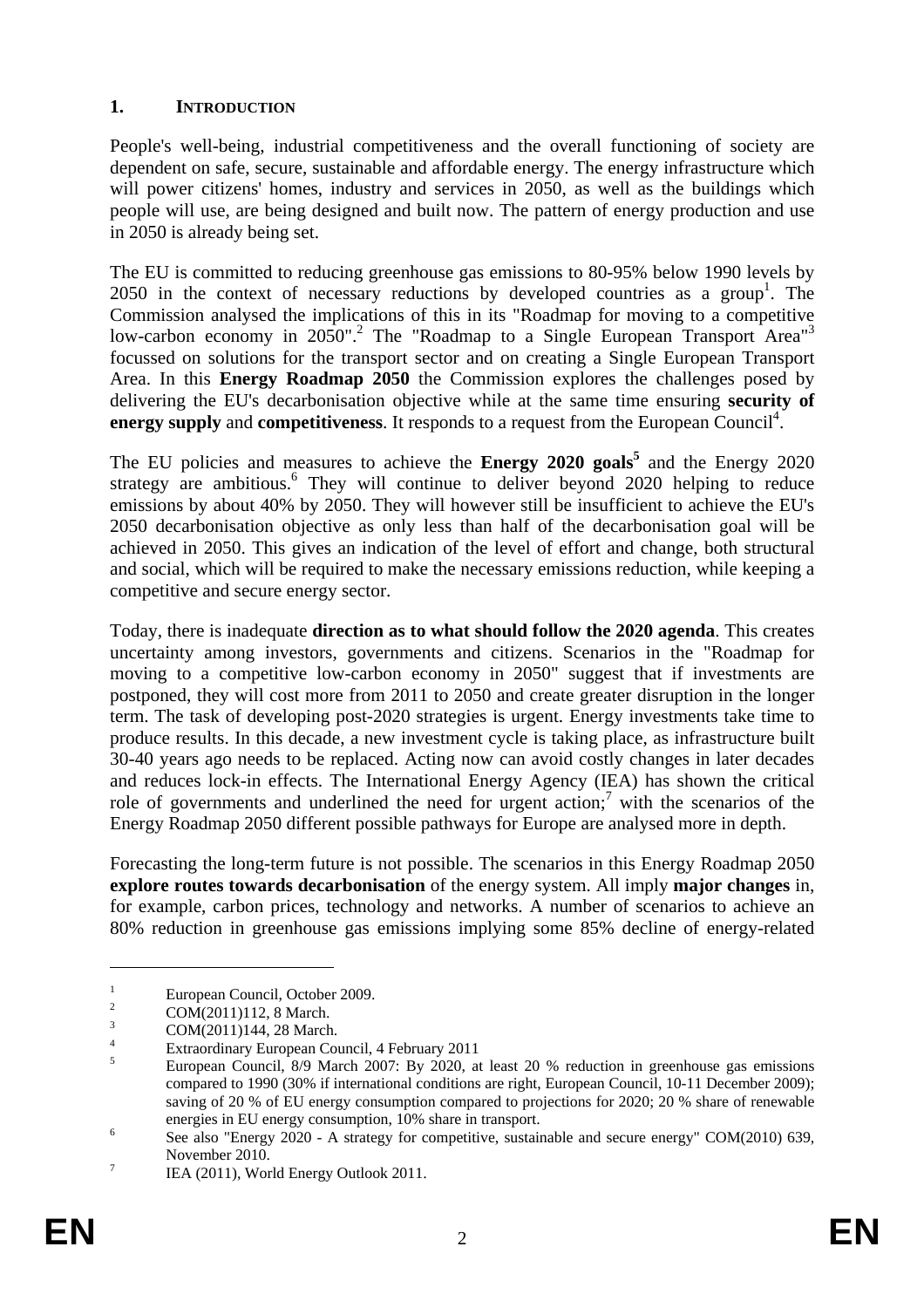CO2 emissions including from transport, have been examined.<sup>8</sup> The Commission has also analysed Member States' and stakeholders' scenarios and views.<sup>9</sup> Naturally, given the long time horizon, there is uncertainty associated to these results, not least because they rely on assumptions which themselves are not certain.<sup>10</sup> It is impossible to anticipate whether an oil peak will come, since new discoveries have occurred repeatedly; to what extent shale gas in Europe will prove viable, whether and when Carbon Capture & Storage (CCS) will become commercial, what role Member States will seek for nuclear power, how climate action across the globe will evolve. Social, technological and behavioural changes will also have significant impact on the energy system. $^{11}$ 

The **scenario analysis undertaken is of an illustrative nature**, examining the impacts, challenges and opportunities of possible ways of modernizing the energy system. They are not "either-or" options but focus on the common elements which are emerging and support longer-term approaches to investments.

**Uncertainty is a major barrier to investment**. The analysis of the projections conducted by the Commission, Member States and stakeholders show a number of clear trends, challenges, opportunities and structural changes to design the policy measures needed to provide the appropriate framework for investors. Based on this analysis, this Energy Roadmap identifies key conclusions on "no regrets" options in the European energy system. This makes it also important to achieve a European approach, where all Member States share common understanding of the key features for a transition to a low-carbon energy system, and which provides the certainty and stability which are needed.

The Roadmap does not replace national, regional and local efforts to modernize energy supply, but seeks to **develop a long-term European technology-neutral framework** in which these policies will be more effective. It argues that a European approach to the energy challenge will increase security and solidarity and lower costs compared to parallel national schemes by providing a wider and flexible market for new products and services. For example, some stakeholders show potential cost savings of up to a quarter if there was a more European approach for efficient use of renewable energy.

#### **2. A SECURE, COMPETITIVE AND DECARBONISED ENERGY SYSTEM IN 2050 IS POSSIBLE**

The energy sector produces the lion's share of man-made greenhouse gas emissions. Therefore, reducing greenhouse gas emissions by 2050 by over 80% will put particular pressure on energy systems.

If, as seems likely, global energy markets become more interdependent, the EU energy situation will be directly influenced by the situation of its neighbours and by global energy

<u>.</u>

<sup>8</sup> The model used for this purpose is the PRIMES energy system model.

<sup>9</sup> See annex "Selected Stakeholders' Scenarios", including scenarios of the International Energy Agency, Greenpeace/EREC, the European Climate Foundation and Eurelectric. Further studies and reports have been closely analysed, such as e.g. the independent report of the Ad hoc Advisory Group on the Energy Roadmap 2050.<br>These uncertainties include among others the pace of economic growth, the extent of global efforts to

mitigate climate change, geopolitical developments, the level of world energy prices, the dynamics of markets, the development of future technologies, the availability of natural resources, social changes and public perception.<br><sup>11</sup> European societies might need to rethink the way energy is consumed, e.g. by changing urban planning

and consumption patterns. See Roadmap to a Resource Efficient Europe (COM(2011) 571).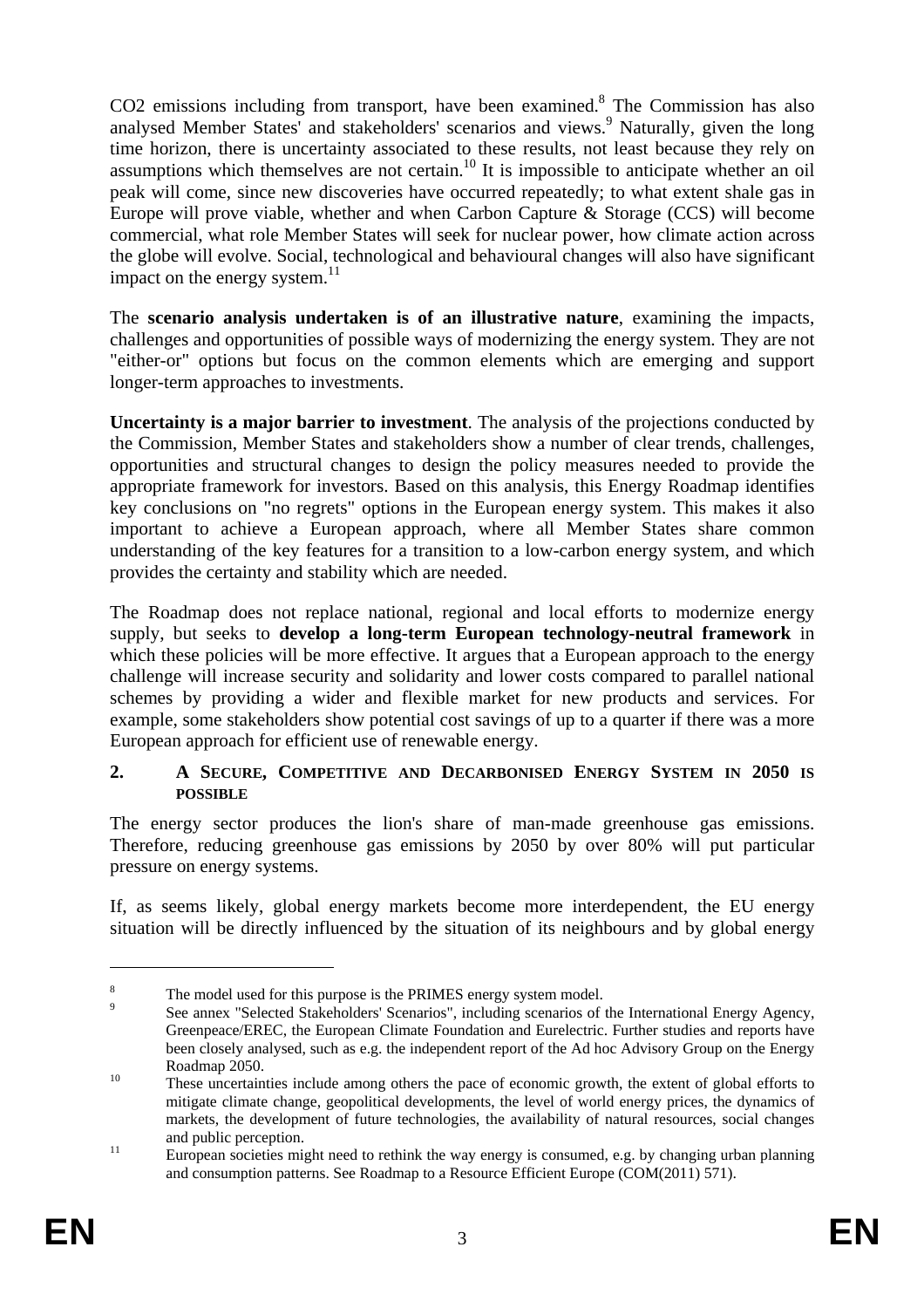trends. The results of the scenarios depend notably on finalising a global climate deal, which would also lead to lower global fossil fuel demand and prices.

# **Overview of scenarios**<sup>12</sup>

# *Current trend scenarios*

- Reference scenario. The Reference scenario includes current trends and long-term projections on economic development (gross domestic product (GDP) growth 1.7% pa). The scenario includes policies adopted by March 2010, including the 2020 targets for RES share and GHG reductions as well as the Emissions Trading Scheme (ETS) Directive. For the analysis, several sensitivities with lower and higher GDP growth rates and lower and higher energy import prices were analysed.
- Current Policy Initiatives (CPI). This scenario updates measures adopted, e.g. after the Fukushima events following the natural disasters in Japan, and being proposed as in the Energy 2020 strategy; the scenario also includes proposed actions concerning the "Energy Efficiency Plan" and the new "Energy Taxation Directive".

*Decarbonisation scenarios* (see graph 1)

- High Energy Efficiency. Political commitment to very high energy savings; it includes e.g. more stringent minimum requirements for appliances and new buildings; high renovation rates of existing buildings; establishment of energy savings obligations on energy utilities. This leads to a decrease in energy demand of 41% by 2050 as compared to the peaks in 2005-2006.
- Diversified supply technologies. No technology is preferred; all energy sources can compete on a market basis with no specific support measures. Decarbonisation is driven by carbon pricing assuming public acceptance of both nuclear and Carbon Capture & Storage (CCS).
- High Renewable energy sources (RES). Strong support measures for RES leading to a very high share of RES in gross final energy consumption (75% in 2050) and a share of RES in electricity *consumption* reaching 97%.
- Delayed CCS. Similar to Diversified supply technologies scenario but assuming that CCS is delayed, leading to higher shares for nuclear energy with decarbonisation driven by carbon prices rather than technology push.
- Low nuclear. Similar to Diversified supply technologies scenario but assuming that no new nuclear (besides reactors currently under construction) is being built resulting in a higher penetration of CCS (around 32% in power generation).

<sup>1</sup> 

<sup>&</sup>lt;sup>12</sup> For details on the scenarios see Impact Assessment.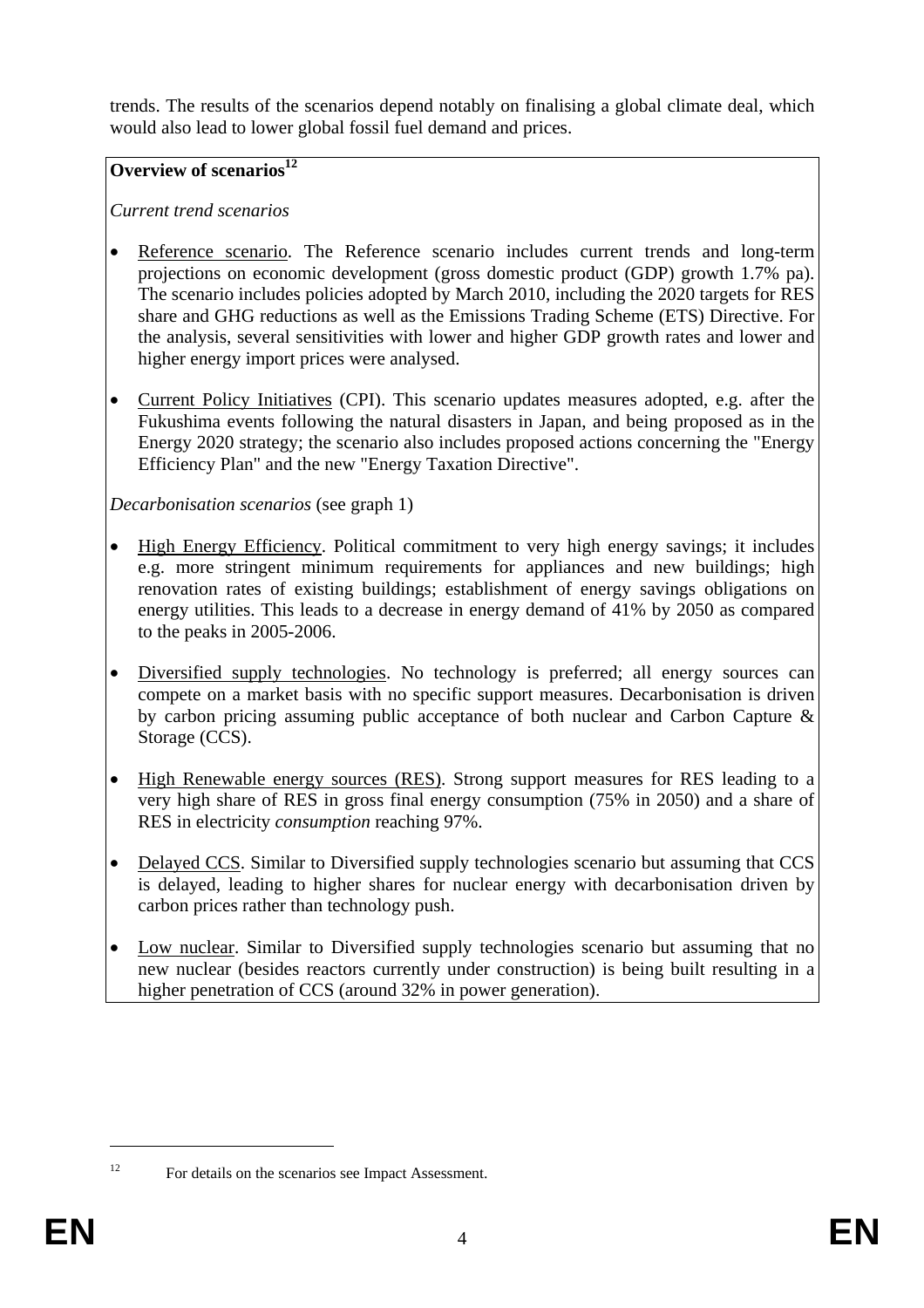

# *Ten structural changes for energy system transformation*

In combination, the scenarios make it possible to extract some conclusions which can help shape decarbonisation strategies today which will deliver their full effects by 2020, 2030 and beyond.

## *(1) Decarbonisation is possible – and can be less costly than current policies in the long-run*

The scenarios show that decarbonisation of the energy system is possible. Moreover, the costs of transforming the energy system do *not* differ substantially from the Current Policy Initiatives (CPI) scenario. The total energy system cost (including fuel, electricity and capital costs, investment in equipment, energy efficient products etc) could represent slightly less than the 14.6% percent of European GDP in 2050 in the case of CPI compared to the level of 10,5% in 2005. This reflects a significant shift of the role energy plays in society. Exposure to fossil fuel price volatility would drop in decarbonisation scenarios as import dependency falls to 35-45% in 2050, compared to 58% under current policies.

## *(2) Higher capital expenditure and lower fuel costs*

All decarbonisation scenarios show a transition from today's system, with high fuel and operational costs, to an energy system based on higher capital expenditure and lower fuel costs. This is also due to the fact that large shares of current energy supply capacities come to an end of their useful life. In all decarbonisation scenarios, the EU bill for fossil fuel imports in 2050 would be substantially lower than today. The analysis also shows that cumulative grid investment costs alone could be 1.5 to 2.2 trillion Euros between 2011 and 2050, with the higher range reflecting greater investment in support of renewable energy.

The average **capital costs of the energy system** will increase significantly - investments in power plants and grids, in industrial energy equipment, heating and cooling systems (including district heating and cooling), smart meters, insulation material, more efficient and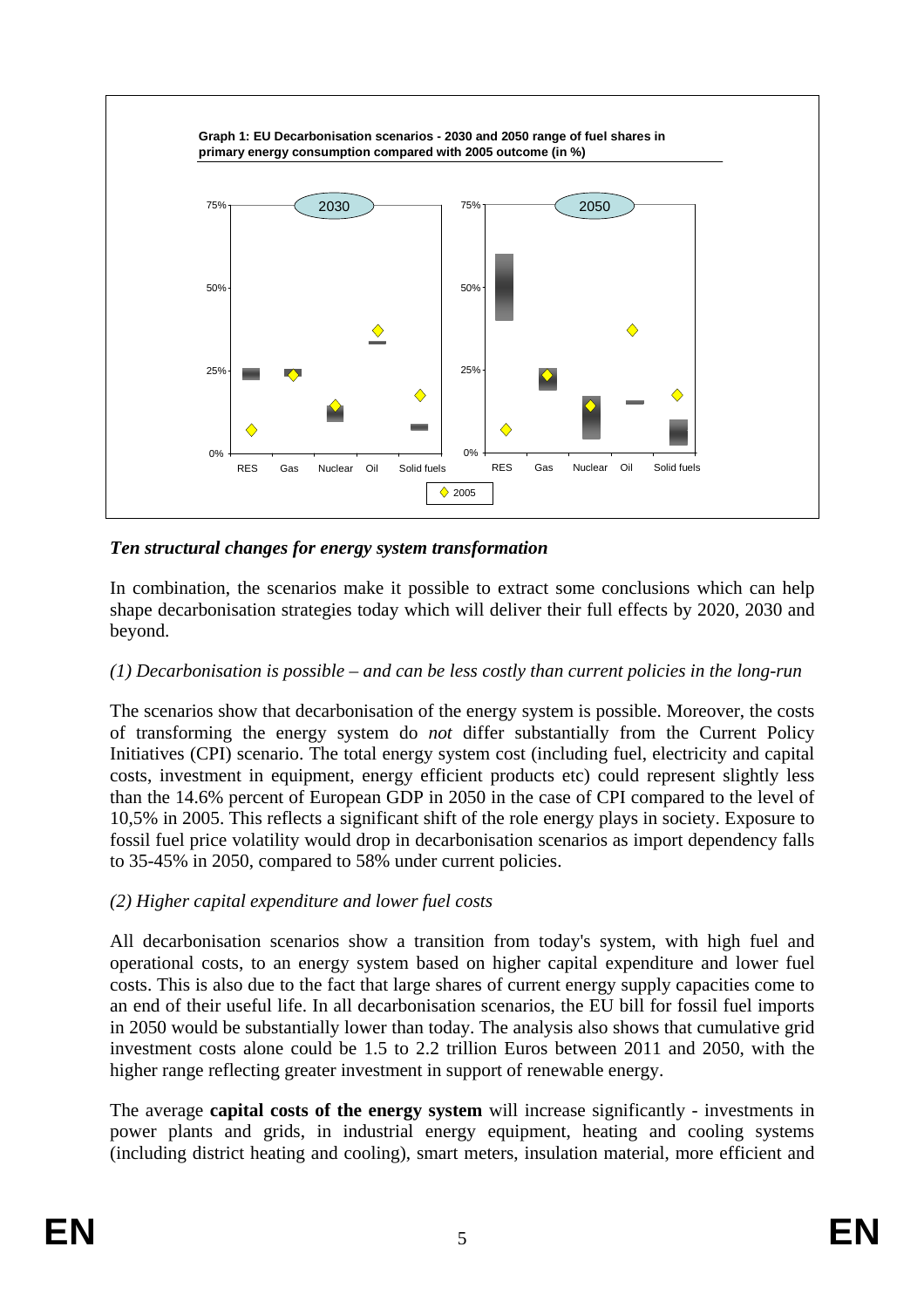low carbon vehicles, devices for exploiting local renewable energy sources (solar heat and photovoltaic), durable energy consuming goods etc. This has a widespread impact on the economy and jobs in manufacturing, services, construction, transport and agricultural sectors. It would create major opportunities for European industry and service providers to satisfy this increasing demand and stresses the importance of research and innovation to develop more cost-competitive technologies.

## *(3) Electricity plays an increasing role*

All scenarios show **electricity will have to play a much greater role** than now (almost doubling its share in final energy demand to 36-39% in 2050) and will have to contribute to the decarbonisation of transport and heating/cooling (see graph 2). Electricity could provide around 65% of energy demand by passenger cars and light duty vehicles, as shown in all decarbonisation scenarios. Final electricity demand increases even in the High energy efficiency scenario. To achieve this, the **power generation system would have to undergo structural change** and achieve a significant level of decarbonisation already in 2030 (57-65% in 2030 and 96-99% in 2050). This highlights the importance of starting the transition now and providing the signals necessary to minimise investments in carbon intensive assets in the next two decades.





# *(4) Electricity prices rise until 2030 and then decline*

Most scenarios suggest that **electricity prices** will rise to 2030, but fall thereafter. The largest share of these increases is already happening in the reference scenario, and is linked to the replacement in the next 20 years of old, already fully written-off generation capacity. In the High Renewables scenario, which implies a 97% share for renewable sources in electricity consumption, the modelled electricity prices continue to rise but at a decelerated rate - due to *high capital costs* and assumptions about high needs for balancing capacity, storage and *grid investments* in this "near 100% RES power" scenario. For example, RES power generation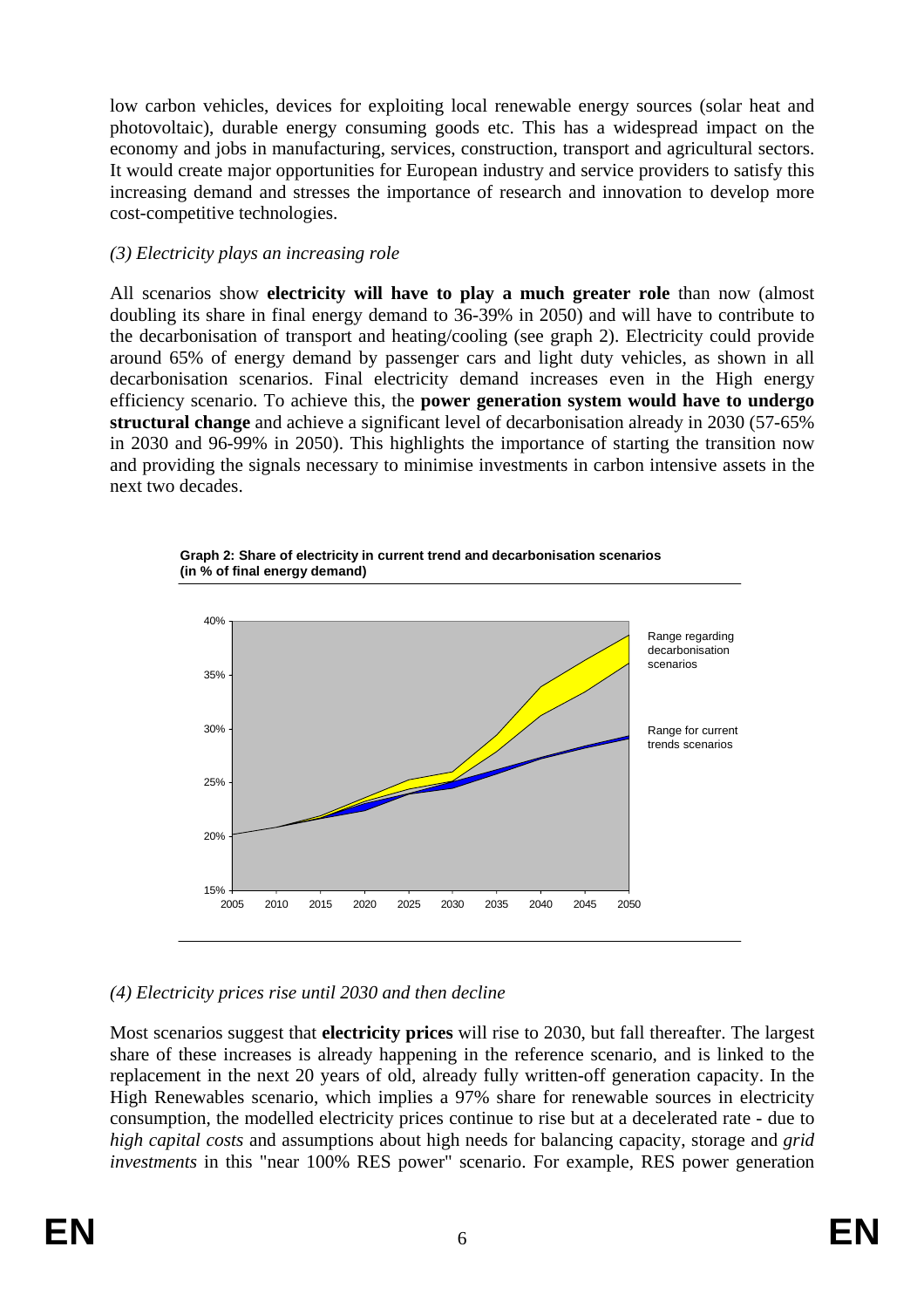capacity in 2050 would be more than twice as high as today's total power generation capacity from all sources. However, substantial RES penetration does not necessarily mean high electricity prices. The High Energy Efficiency scenario and also the Diversified Supply Technology scenario have the lowest electricity prices and provide 60-65% of electricity consumption from RES, up from only 20% at present. In this context, it has to be noted that price in some Member States are currently artificially low due to price regulations and subsidies.

#### *(5) Household expenditure will increase*

In all scenarios, including current trends, expenditure on energy and energy-related products (including for transport) is likely to become a more important element in **household expenditure**, rising to around 16% in 2030, and decreasing thereafter to above 15% in 2050<sup>13</sup>. This trend would also be significant for small and medium-sized enterprises (SMEs). In the long term, the rise in investment costs for efficient appliances, vehicles and insulation becomes less important than the reduction of expenditure on electricity and fuels. The costs include fuel costs as well as capital costs such as costs of purchasing more efficient vehicles, appliances and refurbishments of housing. However, if regulation, standards or innovative mechanisms are used to accelerate the introduction of energy efficient products and services, this would reduce costs.

#### *(6) Energy savings throughout the system are crucial*

Very **significant energy savings** (see graph 3) would need to be achieved in all decarbonisation scenarios. *Primary* energy demand drops in a range of 16% to 20% by 2030 and 32% to 41% by 2050 as compared to peaks in 2005-2006. Achieving significant energy savings will require a stronger decoupling of economic growth and energy consumption as well as strengthened measures in all Member States and in all economic sectors.

## *(7) Renewables rise substantially*

The **share of renewable energy (RES) rises substantially** in all scenarios, achieving at least 55% in gross final energy consumption in 2050, up 45 percentage points from today's level at around 10%. The share of RES in electricity consumption reaches 64% in a High Energy Efficiency scenario and 97% in a High Renewables Scenario that includes significant electricity storage to accommodate varying RES supply even at times of low demand.

<sup>&</sup>lt;sup>13</sup> Energy system costs today and 2050 are not directly comparable. While the renovation costs enter fully into the cost accounting, increasing house values relate to assets and capital stock considerations that are not part of the energy analysis. As vehicle costs covered cannot distinguish between energy-related and other costs, they are upper estimates.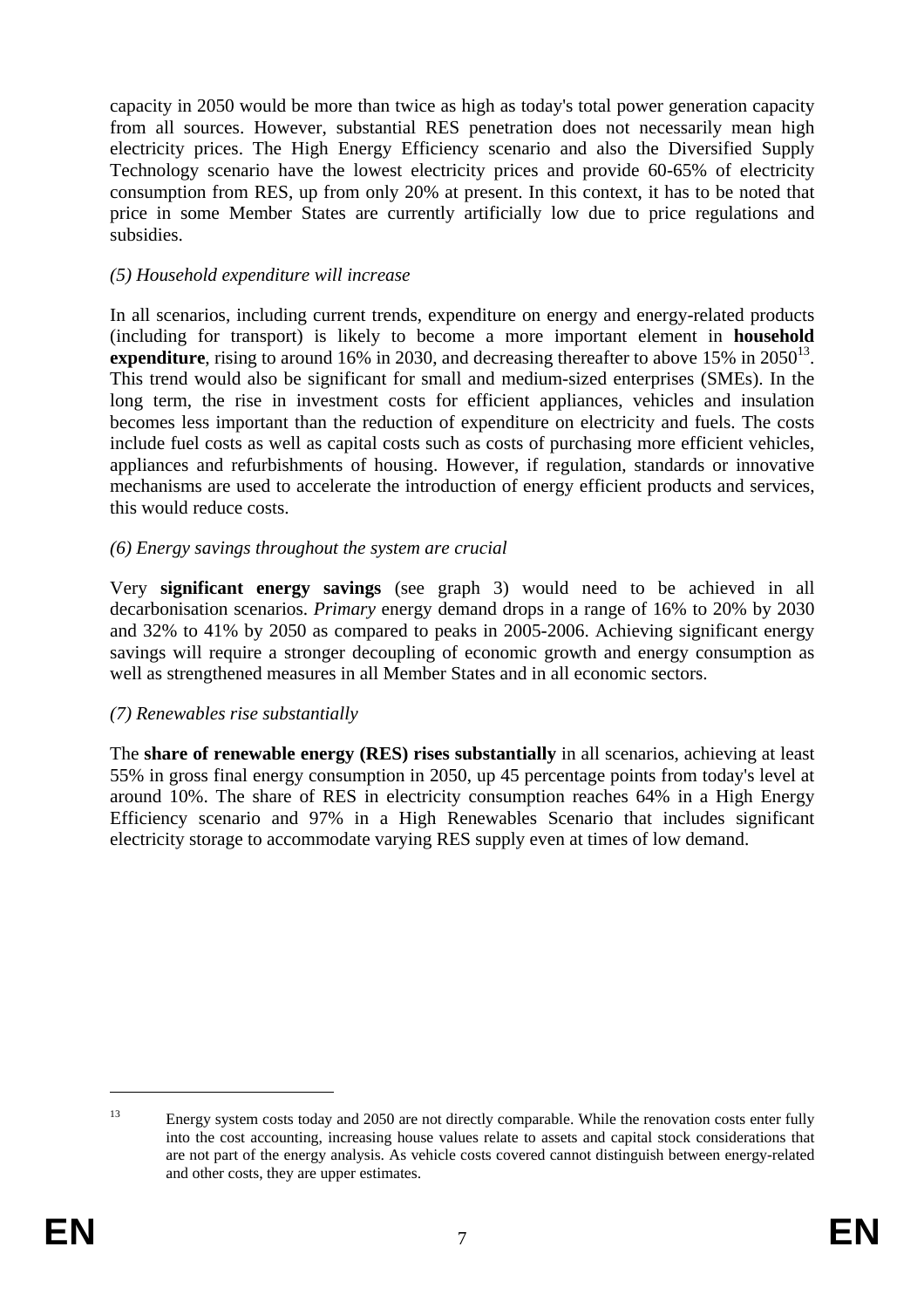



#### *(8) Carbon capture and storage has to play a pivotal role in system transformation*

**Carbon Capture and Storage** (CCS), if commercialised, will have to contribute significantly in most scenarios with a particularly strong role of up to 32% in power generation in the case of constrained nuclear production and shares between 19 to 24% in other scenarios with the exception of the High RES scenario.

#### *(9) Nuclear energy provides an important contribution*

**Nuclear energy** will be needed to provide a significant contribution in the energy transformation process in those Member States where it is pursued. It remains a key source of low carbon electricity generation. The highest penetration of nuclear comes in Delayed CCS and Diversified supply technologies scenarios (18 and 15% in primary energy respectively) which show the lowest total energy costs.

#### *(10) Decentralisation and centralised systems increasingly interact*

**Decentralisation** of the power system and heat generation increases due to more renewable generation. However, as the scenarios show, **centralized large-scale systems** such as e.g. nuclear and gas power plants and decentralised systems will increasingly have to work together. In the new energy system, a new configuration of decentralised and centralised large-scale systems needs to emerge and will depend on each other, for example, if local resources are not sufficient or are varying in time.

#### *Link to global climate action*

The scenario results for decarbonisation scenarios all assume that global climate action is taken. First, it is important to note that the EU's energy system needs high levels of investment even in the absence of ambitious decarbonisation efforts. Second, scenarios indicate that modernizing the energy system will bring high levels of **investment into the**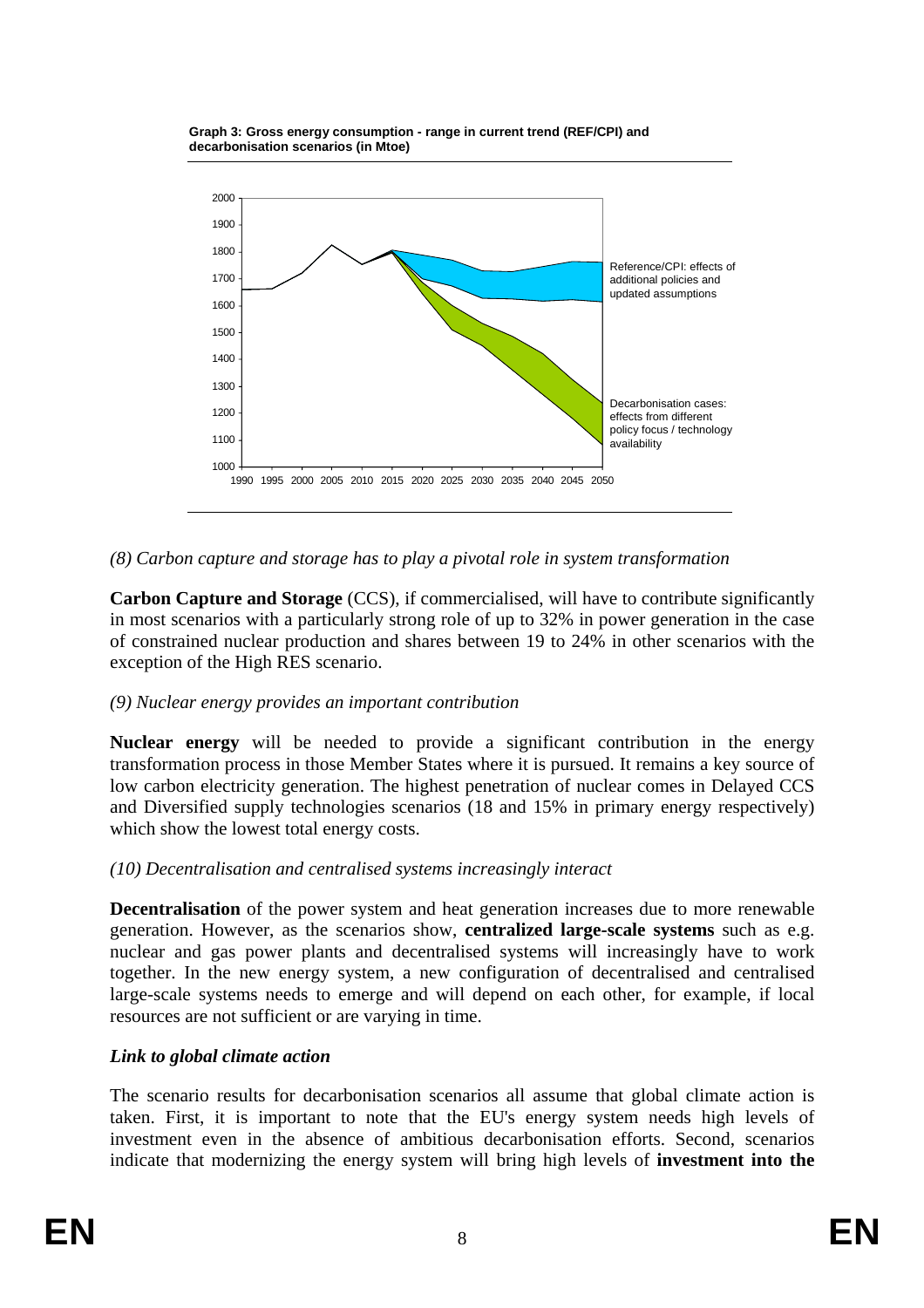**European economy**. Third, decarbonisation can be an advantage for Europe as an early mover in the growing global market for energy-related goods and services. Fourth, it helps in reducing its import dependency and exposure to the volatility of fossil fuel prices. Fifth, it brings significant air pollution and health co-benefits.

However, in implementing the Roadmap, the EU will need to consider progress, and concrete action, in other countries. Its policy should not develop in isolation but take account of international developments, for example relating to carbon leakage and adverse effects on competitiveness. A potential trade-off between climate change policies and competitiveness continues to be a risk for some sectors especially in a perspective of full decarbonisation if Europe was to act alone. Europe cannot alone achieve global decarbonisation. The overall cost of investment depends strongly on the policy, regulatory and socio-economic framework and the economic situation globally. As Europe has a strong industrial base and needs to strengthen it, the energy system transition should avoid industry distortions and losses especially since energy remains an important cost factor for industry.<sup>14</sup> Safeguards against carbon leakage will have to be kept under close review in relation to efforts by third countries. As Europe pursues the path towards greater decarbonisation, there will be a growing need for closer integration with neighbouring countries and regions and building energy interconnection and complementarities. The opportunities for trade and cooperation will require a level-playing field beyond the European borders.

## **3. MOVING FROM 2020 TO 2050 – CHALLENGES AND OPPORTUNITIES**

# **3.1. Transforming the energy system**

# *(a) Energy saving and managing demand: a responsibility for all*

The prime focus should remain on **energy efficiency**. Improving energy efficiency is a priority in all decarbonisation scenarios. Current initiatives need to be implemented swiftly to achieve change. Implementing them in the wider context of overall resource efficiency will bring cost- efficient results even faster.

Higher energy efficiency in new and existing buildings is key. Nearly zero energy buildings should become the norm. Buildings – including homes - could produce more energy than they use. Products and appliances will have to fulfil highest energy efficiency standards. In transport, efficient vehicles and incentives for behavioural change are required. Consumers will gain with more controllable and predictable energy bills. With smart meters and smart technologies such as home automation, consumers will get more influence on their own consumption patterns. Significant efficiency can be achieved with action on energy use related resources such as recycling, lean manufacturing and prolonging product time life.<sup>15</sup>

Investments by households and companies will have to play a major role in the energy system transformation. **Greater access to capital for consumers and innovative business models are crucial**. This also requires incentives to change behaviour, such as taxes, grants or on-site advice by experts, including the monetary incentives provided by energy prices reflecting the external costs. In general, energy efficiency has to be included in a wide range of economic

<sup>&</sup>lt;sup>14</sup> For example, it is estimated that electricity prices in Europe is 21% more expensive than in the United States or 197% more expensive than in China.<br><sup>15</sup> For example, more than 5000 Petajoules of energy could be saved in the EU (more then three year

consumption of energy in Finland (SEC (2011) 1067).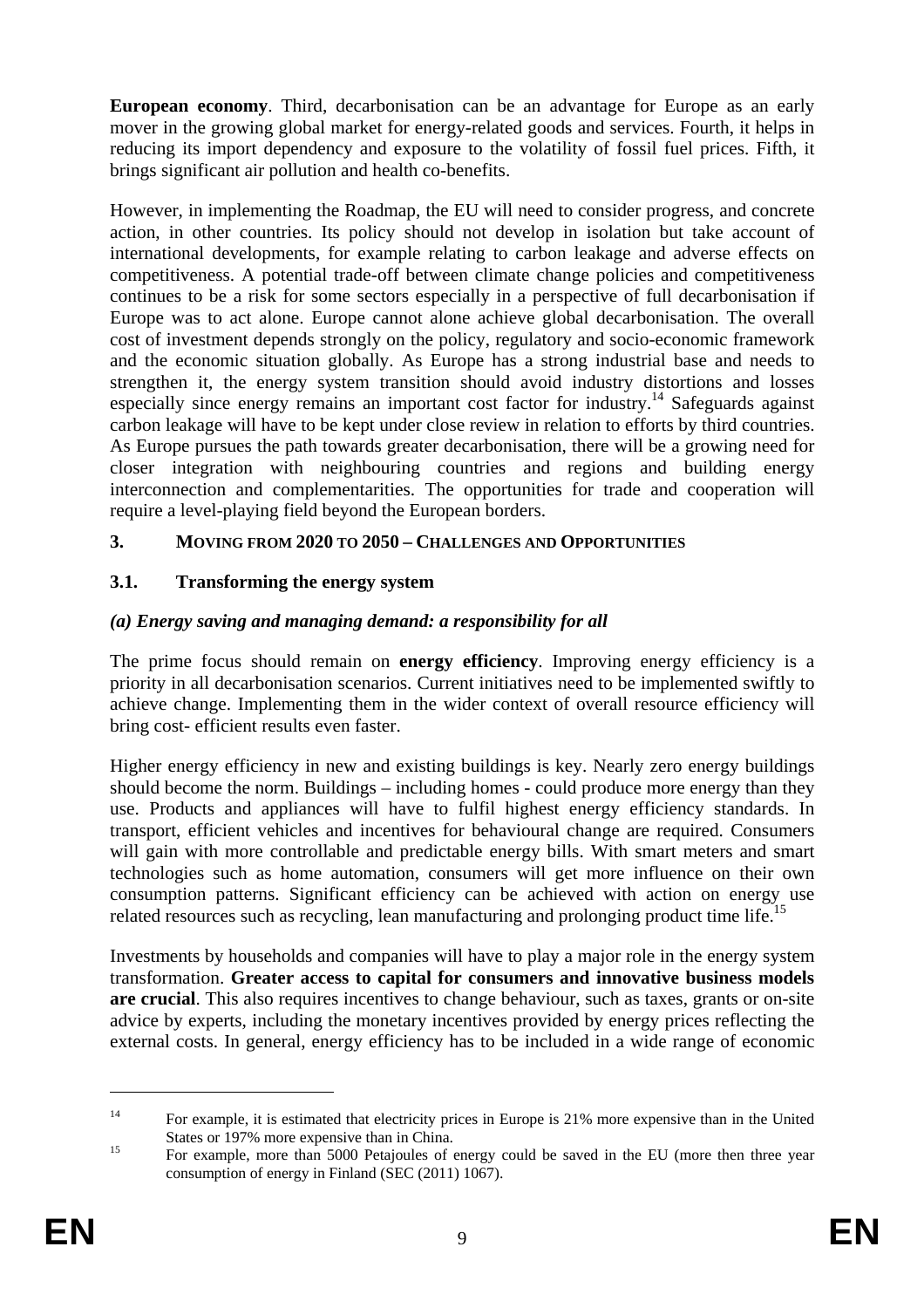activities from, for example, IT systems development to standards for consumer appliances. The role of **local organisations and cities** will be much greater in the energy systems of the future.

An analysis of more ambitious **energy efficiency measures** and cost-optimal policy is required. Energy efficiency has to follow its economic potential. This includes questions on to what extent urban and spatial planning can contribute to saving energy in the medium and long term; how to find the cost-optimal policy choice between insulating buildings to use less heating and cooling and systematically using the waste heat of electricity generation in combined heat and power (CHP) plants. A **stable framework** is likely to require further actions to save energy, especially with a view to 2030.

#### *(b) Switching to renewable energy sources*

The analysis of all scenarios shows that the biggest share of energy supply technologies in 2050 comes from renewables. Thus, the **second major pre-requisite** for a more sustainable and secure energy system is a **higher share of renewable energy** beyond 2020. In 2030, all the decarbonisation scenarios suggest growing shares of renewables of around 30% in gross final energy consumption. The challenge for Europe is to enable market actors to drive down the costs of renewable energy through improved research, industrialisation of the supply chain and more efficient policies and support schemes. This could require greater convergence in support schemes and greater responsibilities for system costs among producers, in addition to Transmission System Operators (TSO).

Renewables will move to the centre of the energy mix in Europe, from technology development to mass production and deployment, from small-scale to larger-scale, integrating local and more remote sources, from subsidised to competitive. This changing nature of renewables requires changes in policy parallel to their further development.

Incentives in the future, with increasing shares of renewables, have to become more efficient, create economies of scale, **lead to more market integration and as a consequence to a more European approach**. This has to build on using the full potential of the existing legislation<sup>16</sup>, on the common principles of cooperation among Member States and with neighbouring countries, and possible further measures.

Many renewable technologies need further development to bring down costs. There is a need to invest in new renewable technologies, such as ocean energy and concentrated solar power and  $2<sup>nd</sup>$  and  $3<sup>rd</sup>$  generation biofuels. There is also a need to improve existing ones, such as by increasing the size of offshore wind turbines and blades to capture more wind and to improve photovoltaic panels to harvest more solar power. **Storage technologies remain critical.** Storage is currently often more expensive than additional transmission capacity, gas backup generation capacity, while conventional storage based on hydro is limited. Greater efficiencies in their use and competitive costs require improved infrastructure for integration across Europe. With sufficient interconnection capacity and a smarter grid, managing the variations of wind and solar power in some local areas can be provided also from renewables elsewhere in Europe. This could diminish the need for storage, backup capacity and baseload supply.

<sup>1</sup> 

<sup>&</sup>lt;sup>16</sup> Directive 2009/28/EC on the promotion of the use of energy from renewable sources.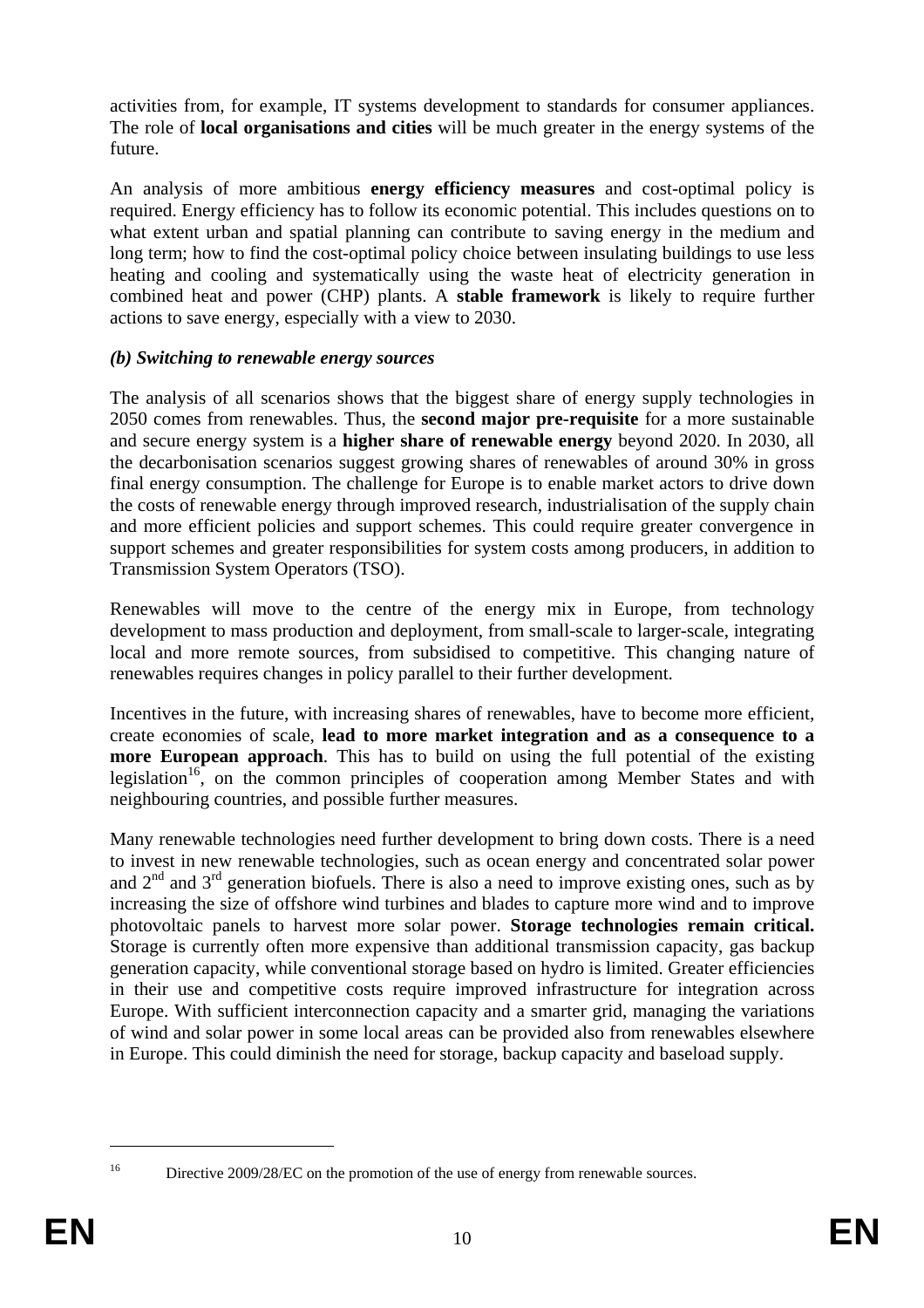In the near future, wind energy from the Northern Seas and the Atlantic sea basin can supply substantial quantities of electricity with declining costs. By 2050 wind power provides more electricity than any other technology in the High Renewables scenario. In the medium term, the contribution of ocean energy can provide an important contribution to electricity supply. Similarly, wind and solar power from the Mediterranean countries could deliver substantial quantities of electricity. The opportunity to import electricity produced from renewable sources from neighbouring regions is already complemented by strategies to use the comparative advantage of Member States e.g. such as in Greece where large scale solar projects are being developed. The EU will continue encouraging and facilitating the development of renewable and low-emission sources of energy in the Southern Mediterranean and interconnections with European distribution networks. Further interconnection with Norway and Switzerland will also continue to be critical. Similarly, the EU will look at the potential of renewable sources provided by countries like Russia and Ukraine (notably biomass).

**Renewable heating and cooling** are vital to decarbonisation. A shift in energy consumption towards low carbon and locally produced energy sources (including heat pumps and storage heaters) and renewable energy (e.g. solar heating, geothermal, biogas, biomass), including through district heating systems, is needed.

Decarbonisation will require a large quantity of **biomass** for heat, electricity and transport. In transport, a mix of several alternative fuels will be needed to replace oil, with specific requirements of the different modes. Biofuels will probably be a main option for aviation, long-distance road transport, and rail where it can not be electrified. Work to ensure sustainability (e.g. on indirect land use change) is ongoing. The market uptake of new bio energy which reduces demand for land necessary for food production and which increases the net greenhouse gas savings (e.g. biofuels based on waste, algae, forest residues), should continue to be promoted.

As technologies mature, costs will decrease and financial support can be reduced. Trade among Member States and imports from outside the EU could reduce costs in the medium to long-run. The existing targets for renewable energy appear to be useful for giving predictability to investors while encouraging a European approach and market integration of renewables.

## **(c) Gas plays a key role in the transition**

**Gas will be critical for the transformation of the energy system**. Substitution of coal (and oil) with gas in the short to medium term could help to reduce emissions with existing technologies until at least 2030 or 2035. Although gas demand in the residential sector, for example, might drop by a quarter until 2030 due to several energy efficiency measures in the housing sector<sup>17</sup>, it will stay high in other sectors such as the power sector over a longer period. In the Diversified Supply Technologies scenario for example, gas-fired power generation accounts for roughly 800 TWh in 2050, slightly higher than current levels. With evolving technologies, gas might play an increasing role in the future.

<sup>&</sup>lt;sup>17</sup> On the other hand, gas heating may be more energy efficient than electric heating or other forms of fossil fuel heating, implying that gas may have growth potential in the heating sector in some Member States.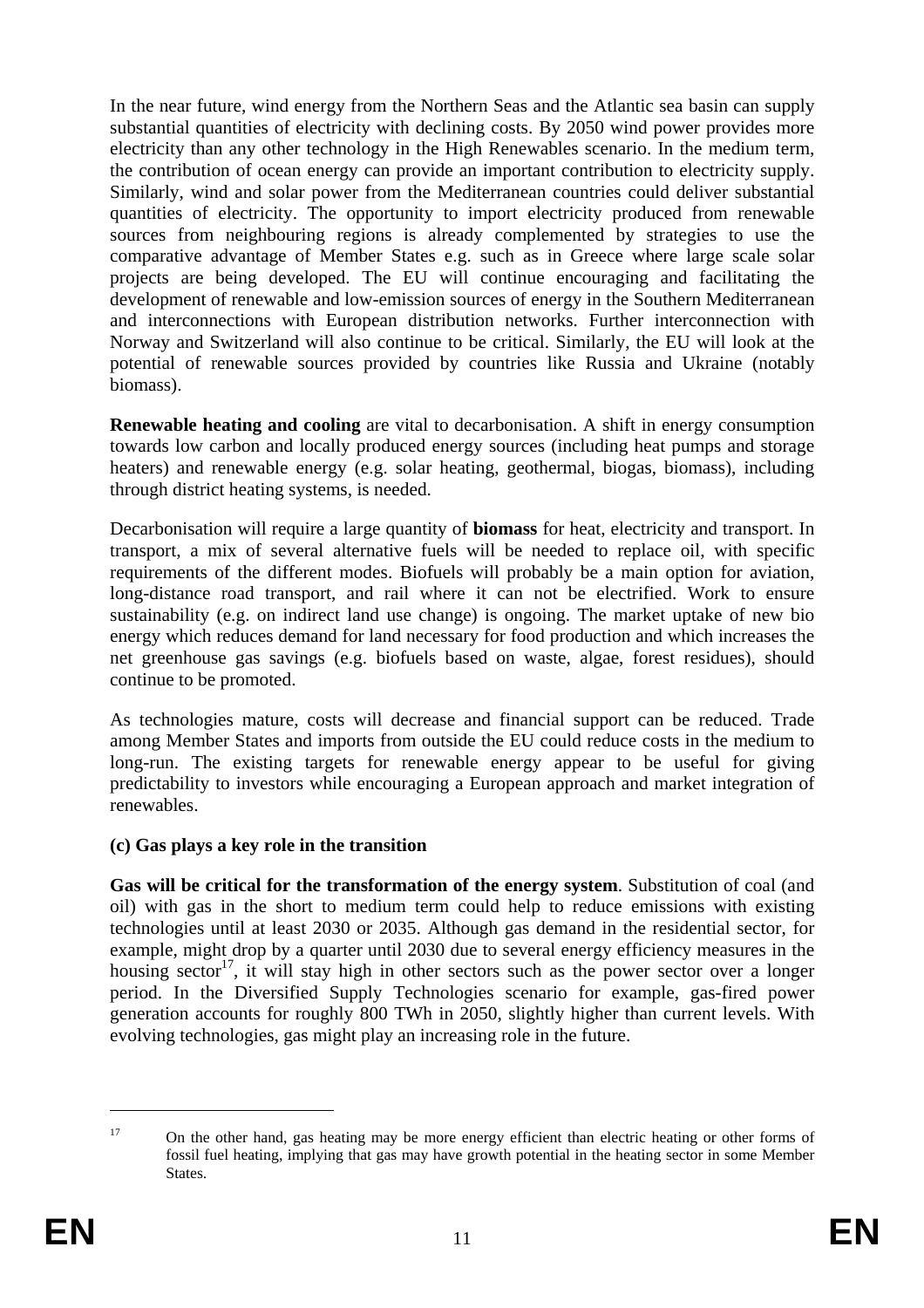The gas market needs more integration, more liquidity, more diversity of supply sources and more storage capacity, for gas to maintain its competitive advantages as a fuel for electricity generation. Long term gas supply contracts may continue to be necessary to underwrite investments in gas production and transmission infrastructures. Greater flexibility in price formula, moving away from pure oil-indexation, will be needed if gas is to remain a competitive fuel for electricity generation.

Global gas markets are changing, notably through the development of shale gas in North America. With liquefied natural gas (LNG), markets have become increasingly global since transport has become more independent from pipelines. Shale gas and other **unconventional gas sources** have become potential important new sources of supply in or around Europe. Together with internal market integration, these developments could relax concerns on gas import dependency. However, due to the early stage of exploration it is unclear when unconventional resources might become significant. As conventional gas production declines, Europe will have to rely on significant gas imports in addition to domestic natural gas production and potential indigenous shale gas exploitation.

The scenarios are rather conservative with respect to the role of gas. The economic advantages of gas today provide reasonable certainty of returns to investors, as well as low risks and therefore **incentives to invest in gas-**fired power stations. Gas-fired power stations have lower upfront investment costs, are rather quickly built and relatively flexible in use. Investors can also hedge against risks of price developments, with gas fired generation often setting the wholesale market price for electricity. However, operational costs in the future may be higher than for carbon free options and gas fired power stations might run for fewer hours.

If Carbon Capture and Storage (CCS) is available and applied at large scale, gas may become a low-carbon technology, but without CCS, the long term role of gas may be limited to a flexible back-up and balancing capacity where renewable energy supplies are variable. For all fossil fuels, **Carbon Capture and Storage will have to be applied from around 2030 onwards** in the power sector in order to reach the decarbonisation targets. CCS is also an important option for decarbonisation of several heavy industries and combined with biomass could deliver "carbon negative" values. The future of CCS crucially depends on public acceptance and adequate carbon prices; it needs to be sufficiently demonstrated on a large scale and investment in the technology ensured in this decade, and then deployed from 2020, in order to be feasible for widespread use by 2030.

# *(d) Transforming other fossil fuels*

**Coal** in the EU adds to a diversified energy portfolio and contributes to security of supply. With the development of CCS and other emerging clean technologies, coal could continue to play an important role in a sustainable and secure supply in the future.

**Oil** is likely to remain in the energy mix even in 2050and will mainly fuel parts of long distance passenger and freight transport. The challenge for the oil sector is to adapt to changes in oil demand resulting from the switch to renewable and alternative fuels and uncertainties surrounding future supplies and prices. Maintaining a foothold in the global oil market and **keeping a European presence in domestic refining** – though one that is able to adapt capacity levels to the economic realities of a mature market – is important to the EU economy, to sectors that depend on refined products as feedstocks such as the petrochemical industry, and for security of supply.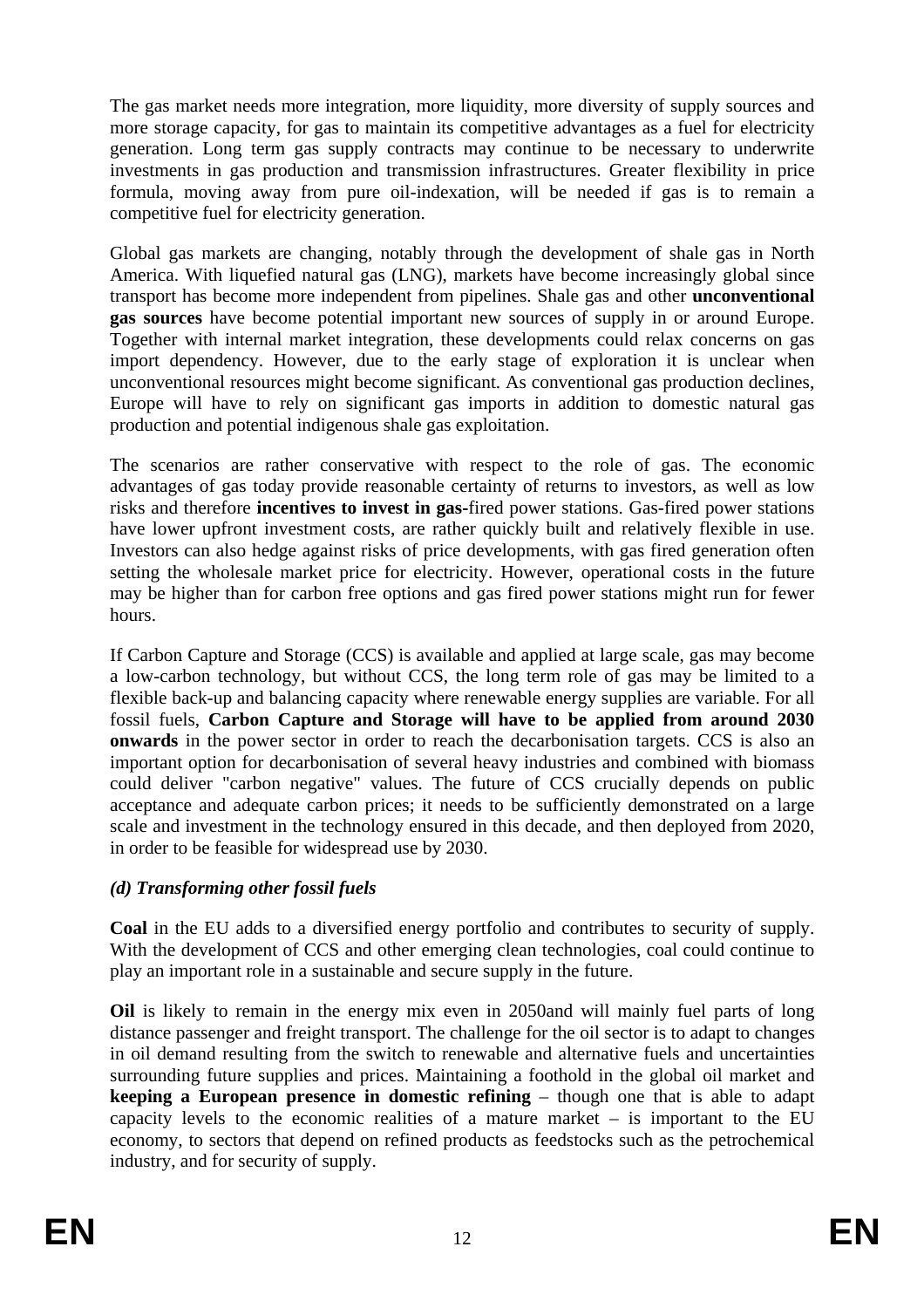#### *(e) Nuclear energy as an important contributor*

**Nuclear energy is a decarbonisation** option providing today most of the low-carbon electricity consumed in the EU. Some Member States consider the risks related to nuclear energy as unacceptable. Since the accident in Fukushima, public policy on nuclear energy has changed in some Member States while others continue to see nuclear energy as a secure, reliable and affordable source of low-carbon electricity generation.

Safety costs<sup>18</sup> and the costs for decommissioning existing plants and disposing of waste are likely to increase. New nuclear technologies could help to address waste and safety concerns.

The scenario analysis shows that **nuclear energy contributes to lower system costs and electricity prices**. As a large scale low-carbon option, nuclear energy will remain in the EU power generation mix. The Commission will continue to further the nuclear safety and security framework, helping to set a level playing field for investments in Member States willing to keep the nuclear option in their energy mix. The highest safety and security standards need to be further ensured in the EU and globally, which can only happen if competence and technology leadership is maintained within the EU. Furthermore, on a 2050 perspective, it will become clearer which role fusion power will be able to play.

## *(f) Smart technology, storage and alternative fuels*

Whichever pathway is considered, the scenarios show that fuel mixes could change significantly over time. Much depends on the acceleration of technological development. It is uncertain which technological options might develop, at what pace, with what consequences and trade-offs. But new technologies bring new options in the future. Technology is an essential part of the solution to the decarbonisation challenge. Technological progress can yield significant cost reductions and economic benefits. Establishing energy markets fit for purpose will require new grid technologies. Support should be given to research and demonstration at industrial scale.

On the European level, the EU should contribute directly to scientific projects and research and demonstration programmes, building on the Strategic Energy Technology Plan (SET Plan) and the next Multiannual Financial Framework, and in particular Horizon 2020, to invest in partnerships with industry and Member States to demonstrate and deploy new, highly efficient energy technologies on a large scale. A reinforced SET Plan could lead to cost optimal European research clusters in times of tight budgets in Member States. The benefits of cooperation are significant, going beyond financial support and building on better coordination in Europe.

An increasingly important feature of the required technology shifts is the use of information and communication technologies (ICT) in energy and transport and for smart urban applications. This is leading to the convergence of industrial value chains for smart urban infrastructure and applications which need to be encouraged to secure industrial leadership. The digital infrastructure that will make the grid smart will also require support at EU level by standardisation and research and development in ICT.

Another area of special importance is the **shift towards alternative fuels**, including electric vehicles. This needs to be supported at European level by regulatory developments,

<sup>1</sup> 

<sup>&</sup>lt;sup>18</sup> Including those resulting from the need to increase the resilience to natural and man-made disasters.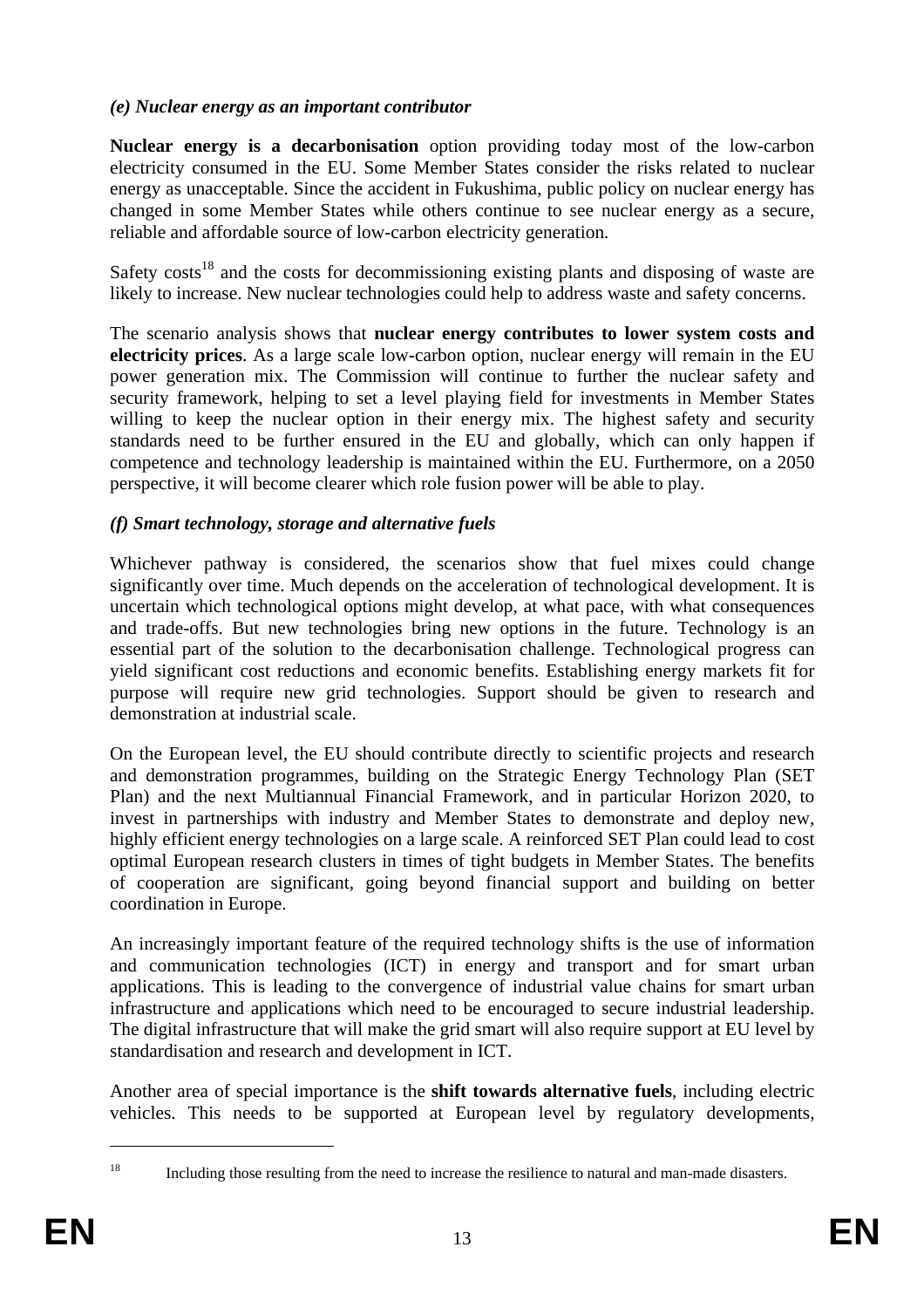standardisation, infrastructure policy and further research and demonstration efforts, particularly on batteries, fuel cells and hydrogen, which together with smart grids can multiply the benefits of electro-mobility both for decarbonisation of transport and development of renewable energy. The other main options of alternative fuels are biofuels, synthetic fuels, methane and LPG (Liquefied Petroleum Gas).

## **3.2. Rethinking energy markets**

## *(a) New ways to manage electricity*

There are national constraints when choosing national energy mix. Our joint responsibility is to ensure that national decisions are mutually supportive and avoid negative spillovers. The cross-border impact on the internal market deserves renewed attention. These create **new challenges** to power markets in the transition to a low-carbon system providing a high level of energy security and affordable electricity supplies. More than ever should the full scale of the internal market be used. It is the best response to the challenge of decarbonisation.

One challenge is the **need for flexible resources** in the power system (e.g. flexible generation, storage, demand management) as the contribution of intermittent renewable generation increases. The second is the impact on wholesale market prices of this generation. Electricity from wind and solar has low or zero marginal costs and as their penetration in the system increases, in the wholesale market **spot prices could decrease** and remain low for longer time periods.<sup>19</sup> This reduces the revenues for all generators, including those needed to ensure sufficient capacity to meet demand when wind or solar are not available. Unless prices are relatively high at such times, these plants might not be economically viable. This leads to concerns about price volatility and for investors, about their **ability to recover capital and fixed operating costs**.

Ensuring that market arrangements offer cost-effective solutions to these challenges will become increasingly important. **Access to markets** needs to be assured for flexible supplies of all types, demand management and storage as well as generation, and that flexibility needs to be rewarded in the market. All types of capacity (variable, baseload, flexible) must expect a reasonable return on investment. It is however important to ensure that **policy developments in Member States** do not create new barriers to **electricity - or gas - market integration**<sup>20</sup>. Whether it concerns energy mix, market arrangements, long term contracts, support for lowcarbon generation, carbon floor prices etc, the impacts on the internal market, on which all increasingly depend, need to be considered. Now more than ever, coordination is required. Energy policy developments need to take full account of how each national electricity system is affected by decisions in neighbouring countries. Working together will keep cost down and ensure security of supply.

Building on the  $3<sup>rd</sup>$  internal energy market package, the Commission, assisted by the Agency for the Cooperation of Energy Regulators (ACER), will continue to ensure that the regulatory framework stimulates market integration, that enough **capacity** and **flexibility** are incentivized, and that the **market arrangements** are ready for the challenges decarbonisation

<u>.</u>

<sup>19</sup> This situation is not addressed in the scenarios: in the modelling the pricing mechanism is designed so that investors are fully remunerated (full cost recovery via electricity prices) leading to an increase in electricity prices in the long-run.<br><sup>20</sup> Full market integration by 2014, as decided by the European Council on February 4<sup>th</sup>, 2011, supported

by infrastructure developments and technical work on Framework Guidelines and Network Codes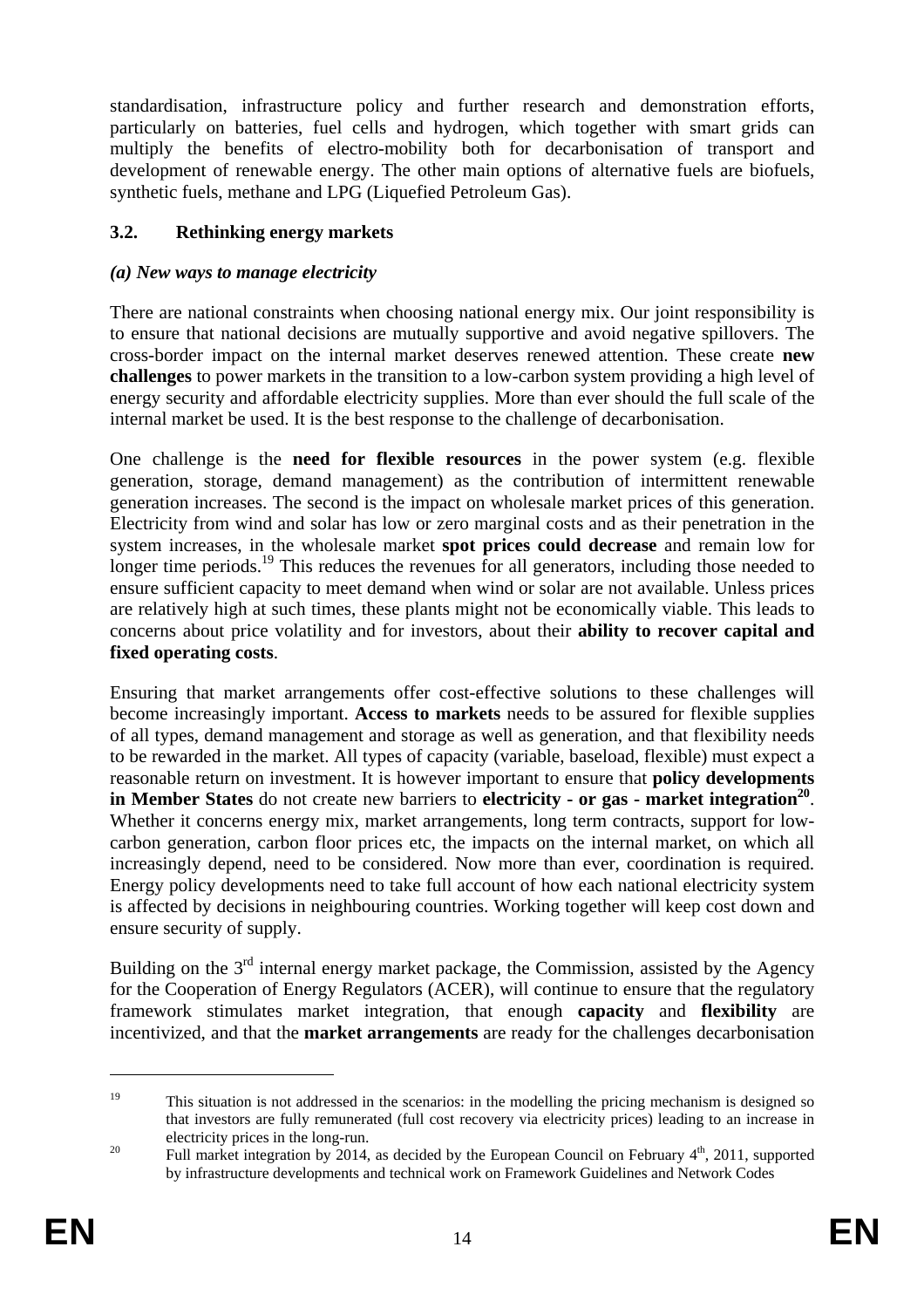will bring. The Commission is examining the effectiveness of different market models for remuneration of capacity and flexibility and how they interact with increasingly integrated wholesale and balancing markets.

## *(b) Integrating local resources and centralised systems*

**New, flexible infrastructure development is a "no regrets" option** and could accommodate various pathways.

With electricity trade and renewables' penetration growing under almost any scenario up to 2050, and particularly in the High Renewables scenario, adequate infrastructure at distribution, interconnection and long-distance transmission becomes a matter of urgency. By 2020 interconnection capacity needs to expand at least in line with current development plans. An overall increase of interconnection capacity by 40% up to 2020 will be needed, with further integration after this point. For the successful further integration after 2020, the EU needs to fully eliminate energy islands in the EU by 2015; in addition, networks have to be expanded and come over time to synchronised links between continental Europe and the Baltic region.

The implementation of existing policies in the internal energy market and new policies, such as the Energy Infrastructure Regulation<sup>21</sup>, can contribute to allow the EU to meet this challenge. The European 10-year **planning of infrastructure needs** by the  $ENTSOS<sup>22</sup>$  and ACER already provides a longer term vision for the investors and lead to stronger regional cooperation. The extension of current planning methods to a fully integrated network planning for transmission (onshore and offshore), distribution, storage and electricity highways for a potentially longer timeframe will be needed. CO2 infrastructure, that does not currently exist, will be required and planning should be started soon.

To accommodate renewable production locally, the **distribution grid** needs to become smarter to deal with variable generation from many distributed sources such as, in particular, solar photovoltaic, but also increased demand response. With more decentralised generation, smart grids, new network users (e.g. electric vehicles) and demand response, there is a greater need for a **more integrated view on transmission, distribution and storage**. To exploit renewable electricity from the North Sea and the Mediterranean, significant additional infrastructure, notably subsea, will be needed. In the framework of the North Seas Countries' Offshore Grid Initiative, ENTSO-E is already conducting grid studies for North Western Europe with a 2030 horizon. This should feed into ENTSO-E's work for a modular development plan of a Pan-European Electricity Highways System up to 2050.

To support decarbonisation in power generation and to integrate renewable energies, flexible gas capacities at competitive prices are needed. New gas infrastructures for interconnecting the internal market along the North-South axis and linking Europe to new diversified supplies through the Southern Corridor will be vital to foster the creation of well functioning gas wholesale markets in the whole EU.

<sup>&</sup>lt;sup>21</sup> Proposal for a regulation on guidelines for trans-European energy infrastructure (COM(2011) 658) and proposal for a regulation establishing the Connecting Europe Facility (COM(2011) 665).).<br>European Network of Transmission System Operators.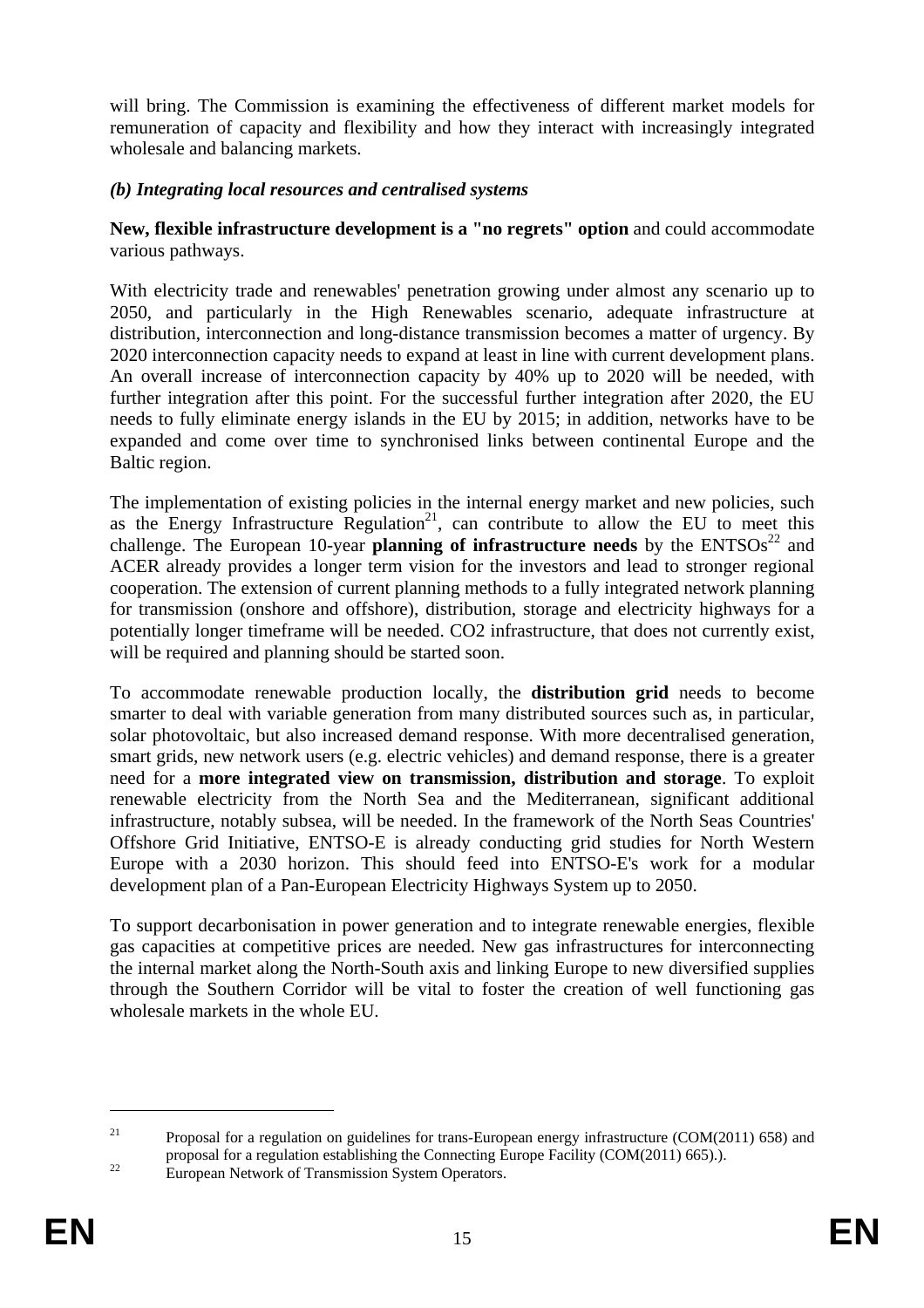#### **3.3. Mobilising investors - a unified and effective approach to energy sector incentives**

Between now and 2050, there must be wide-scale replacement of infrastructure and capital goods throughout the economy including consumer goods in people's homes. These are very substantial upfront investments, often with returns over a long period. Early **Research and**  Innovation efforts are necessary. A unified policy framework that would synchronise all instruments from research and innovation policies to deployment policies would support such efforts.

Massive investments are needed in infrastructures. The increased costs of delay, particularly in the later years, need to be highlighted, recognising that final investment decisions will be influenced by the overall economic and financial climate<sup>23</sup>. The public sector might have a role as a facilitator for investment in the energy revolution. The current uncertainty in the market increases the **cost of capital for low-carbon investment**. The EU needs to move today and start improving the conditions for financing in the energy sector.

**Carbon pricing** can provide an incentive for deployment of efficient, low-carbon technologies across Europe. The ETS is the central pillar of European climate policy. It is designed to be technology neutral, cost-effective and fully compatible with the internal energy market. It will have to play an increased role. The scenarios show that carbon pricing can coexist with instruments designed to achieve particular energy policy objectives, notably research and innovation, promotion of energy efficiency and development of renewables<sup>24</sup>. More coherence and stability is however needed between EU and national policies for its price signal to function properly.

A higher carbon price creates stronger incentives for investment in low-carbon technologies, but may increase the risk of carbon leakage. Such carbon leakage is in particular a concern for those industry sectors subject to global competition and global price patterns. Depending on efforts of third countries, a well-functioning carbon pricing system should continue to include mechanisms such as incentivizing cost-effective emission reductions outside Europe and free allowances based on benchmarks to prevent significant risks of carbon leakage.

Investment risks need to be borne by private investors, unless there are clear reasons for not doing so. Some investments in the energy system have a **public good** character. Thus, some support for early movers may be warranted (e.g. electric cars, clean technologies). A move towards greater and more tailored financing via **public financial institutions**, such as the European Investment Bank (EIB) or the European Bank for Reconstruction and Development (EBRD) and the mobilisation of the commercial banking sector in Member States could also help to make the transition work.

Private investors will remain most important in a market-based approach to energy policy. The role of utilities could change substantially in the future, notably as regards investments. While in the past, many generation investments could be done by utilities alone, some argue

<sup>&</sup>lt;sup>23</sup> Scenarios for the Low Carbon Economy Roadmap of March 2011 show the additional costs of delayed action. Also, the IEA (2011) World Energy Outlook 2011 argues that on a global level, for every \$1 of investment avoided in the power sector before 2020 an additional \$4.3 would need to be spent after

<sup>2020</sup> to compensate for the increased emissions.<br><sup>24</sup> The CPI scenario results in a carbon value of some 50€ in 2050, the decarbonisation scenarios substantially more.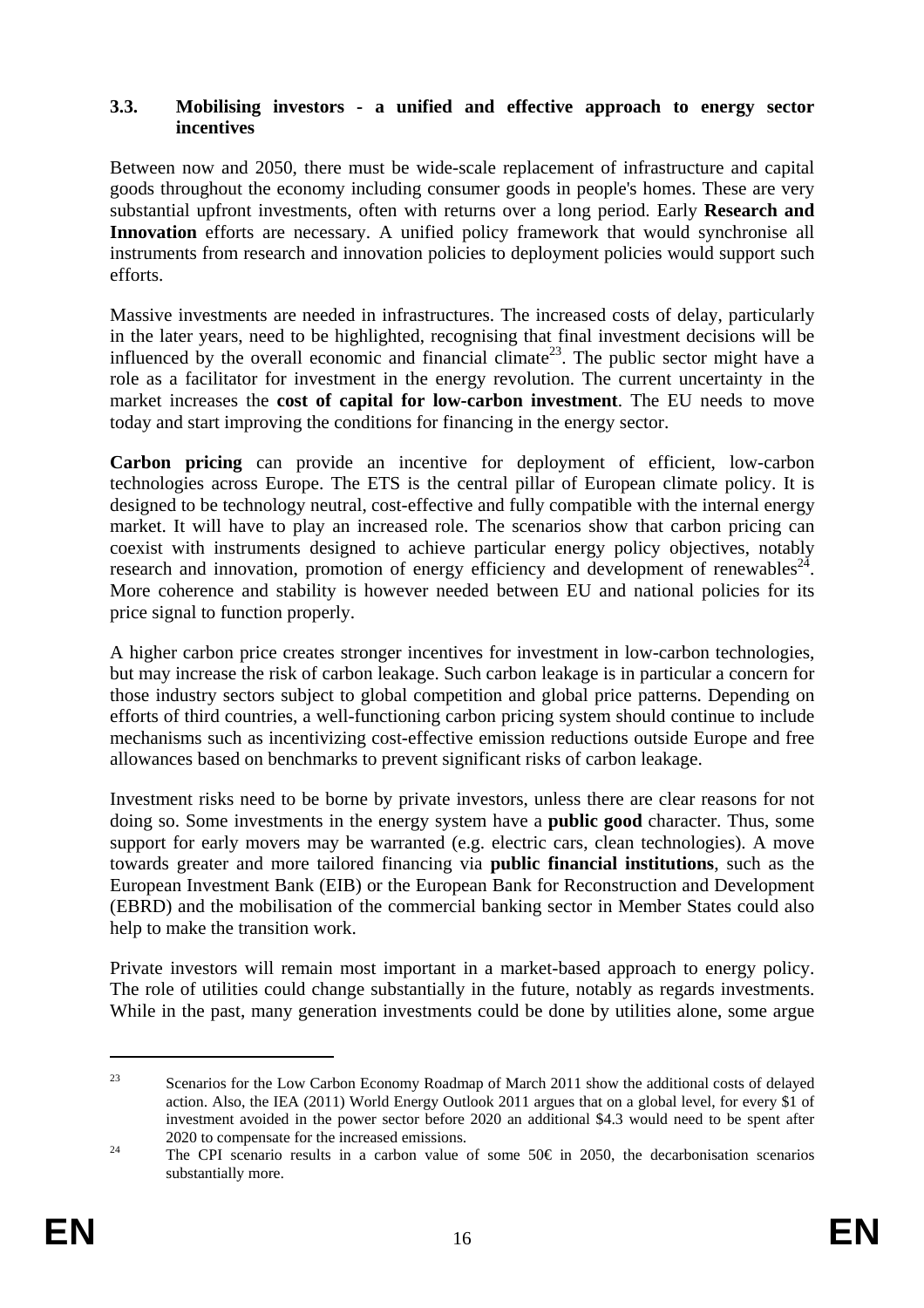that this is less likely in the future, given the scale of investment and innovation needs. New long term **investors need to be brought in**. Institutional investors could become greater players in the financing of energy investments. Consumers will also play a more important role, which requires access to capital at reasonable cost.

**Support** (e.g. energy subsidies) could continue to be necessary beyond 2020 to ensure that the market encourages the development and deployment of new technologies and will need to be phased out as technologies and supply chains mature and market failures are resolved. Public **support schemes** in Member States should be clearly targeted, predictable, limited in scope, proportionate and include phase-out provisions. Any support measure has to be implemented in compliance with the internal market and the relevant EU state aid rules. The process of reform must continue to move rapidly to ensure more effective support schemes. In the longer run, high value-added low-carbon technologies, in which Europe has leadership, will positively effect growth and employment.

# **3.4 Engaging the public is crucial**

The **social dimension** of the energy roadmap is important. The transition will affect employment and jobs, requiring education and training and a more vigorous social dialogue. In order to efficiently manage change, involvement of social partners at all levels will be necessary in line with just transition and decent work principles. Mechanisms that help workers confronted with job transitions to develop their employability are needed.

New power stations and significantly more renewable installations will have to be built. New storage facilities, including for CCS, more pylons and more transmission lines are needed. Especially for infrastructure, efficient permitting procedures are crucial since it is the precondition for changing supply systems and move towards decarbonisation in time. The current trend, in which nearly every energy technology is disputed and its use or deployment delayed, raises serious problems for investors and puts energy system changes at risk. Energy cannot be supplied without technology and infrastructure. In addition, cleaner energy has a cost. New pricing mechanisms and incentives might be needed but measures should be taken to ensure pricing schemes remain transparent and understandable to final consumers. Citizens need to be informed and engaged in the decision-making process, while technological choices need to take account of the local environment.

The tools to respond to price increases by improving energy efficiency and reducing consumption have to be in place, especially in the medium term, when prices are likely to rise, no matter which policies are followed. While greater control of and reduced energy bills may be an incentive, access to capital and new forms of energy services will be crucial. **Vulnerable consumers** in particular might need specific support to enable them to finance necessary investments to reduce energy consumption. This task will increase in importance with the energy transformation being shaped in reality. A well functioning internal market and energy efficiency measures are particularly important to consumers. Vulnerable consumers are best protected from energy poverty through a full implementation by Member States of the existing EU energy legislation and use of innovative energy efficiency solutions. As energy poverty is one of the sources of poverty in Europe, the social aspects of energy pricing should be reflected in the energy policy of Member States.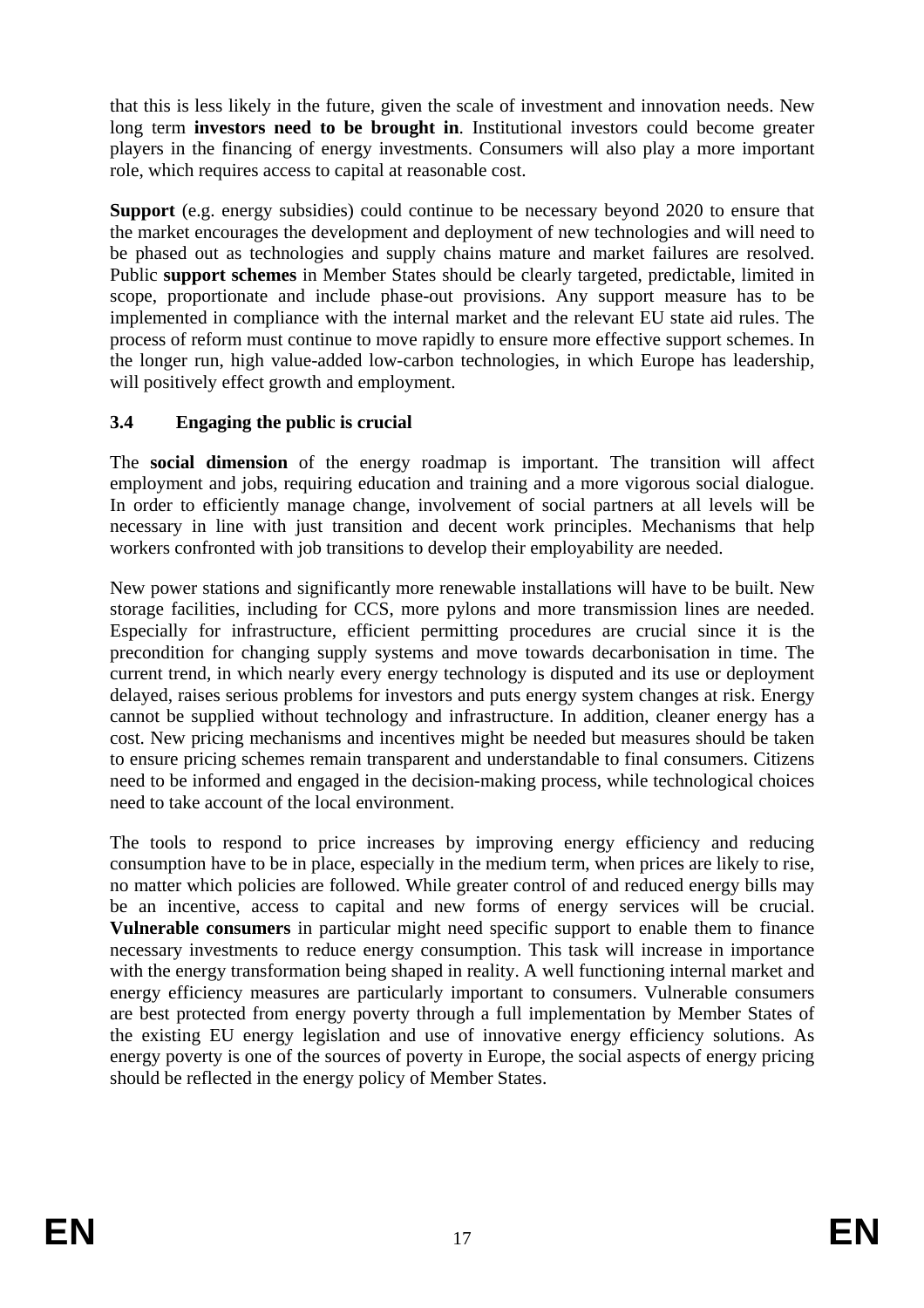# **3.5 Driving change at the international level**

In the transition to 2050, Europe needs to secure and diversify its supply of fossil fuels while at the same time develop cooperation to build **international partnerships on a broader basis**. As Europe's demand develops away from fossil fuels, and energy producers develop more diversified economies, integrated strategies with current suppliers need to address benefits of cooperation in other areas such as renewable energies, energy efficiency and other low-carbon technologies. The EU should use this opportunity to strengthen its cooperation with its international partners, in line with the new agenda set in September  $2011^{25}$ . It will be important to manage the transition in close partnership with the EU's energy partners, notably our neighbours, such as Norway, the Russian Federation, Ukraine, Azerbaijan and Turkmenistan, the Maghreb and the Gulf countries while gradually establishing new energy and industrial partnerships. This is for instance the purpose of the EU-Russia 2050 Energy Roadmap. Energy is also an important contributor to development policy due to its multiplier impact on developing countries' economies; continued work for universal access to energy is needed worldwide.26

The EU needs to expand and diversify links between the European network and neighbouring countries with a particular focus on North Africa (with a view to best harness the solar energy potential of the Sahara).

The EU also needs to address the import of carbon-intensive energy, notably electricity. Enhanced cooperation towards creating a level playing field concerning market and carbon regulation is needed, especially for the power sector, while trade increases and the issue of carbon leakage comes to the fore.

## **4. THE WAY FORWARD**

The Energy Roadmap 2050 shows that **decarbonisation is feasible**. Whichever scenario is chosen, a number of "no regret" options emerge which can bring down emissions effectively and in an economically viable way.

Transforming the European energy system is imperative for reasons of climate, security and the economy. Decisions being taken today are already shaping the energy system of 2050. To make the necessary transformation of the energy system in time, the EU needs much greater political ambition and a greater sense of urgency. The Commission will discuss with other EU institutions, Member States and stakeholders on the basis of this Roadmap. The Commission will **update it regularly**, reassessing what is necessary in the light of progress and changes and envisages an iterative process between Member States, through their national policies, and the EU, resulting in timely action to achieve an energy system transformation which delivers decarbonisation, greater security of supply and increased competitiveness for the benefit of all.

**The overall system costs of transforming the energy system are similar in all scenarios**. A common EU approach can help keep costs down.

<sup>&</sup>lt;sup>25</sup> Communication on security of energy supply and international cooperation (COM(2011) 539).

<sup>&</sup>quot;Increasing the Impact of EU Development Policy: an Agenda for Change" (COM(2011)637, 13 October).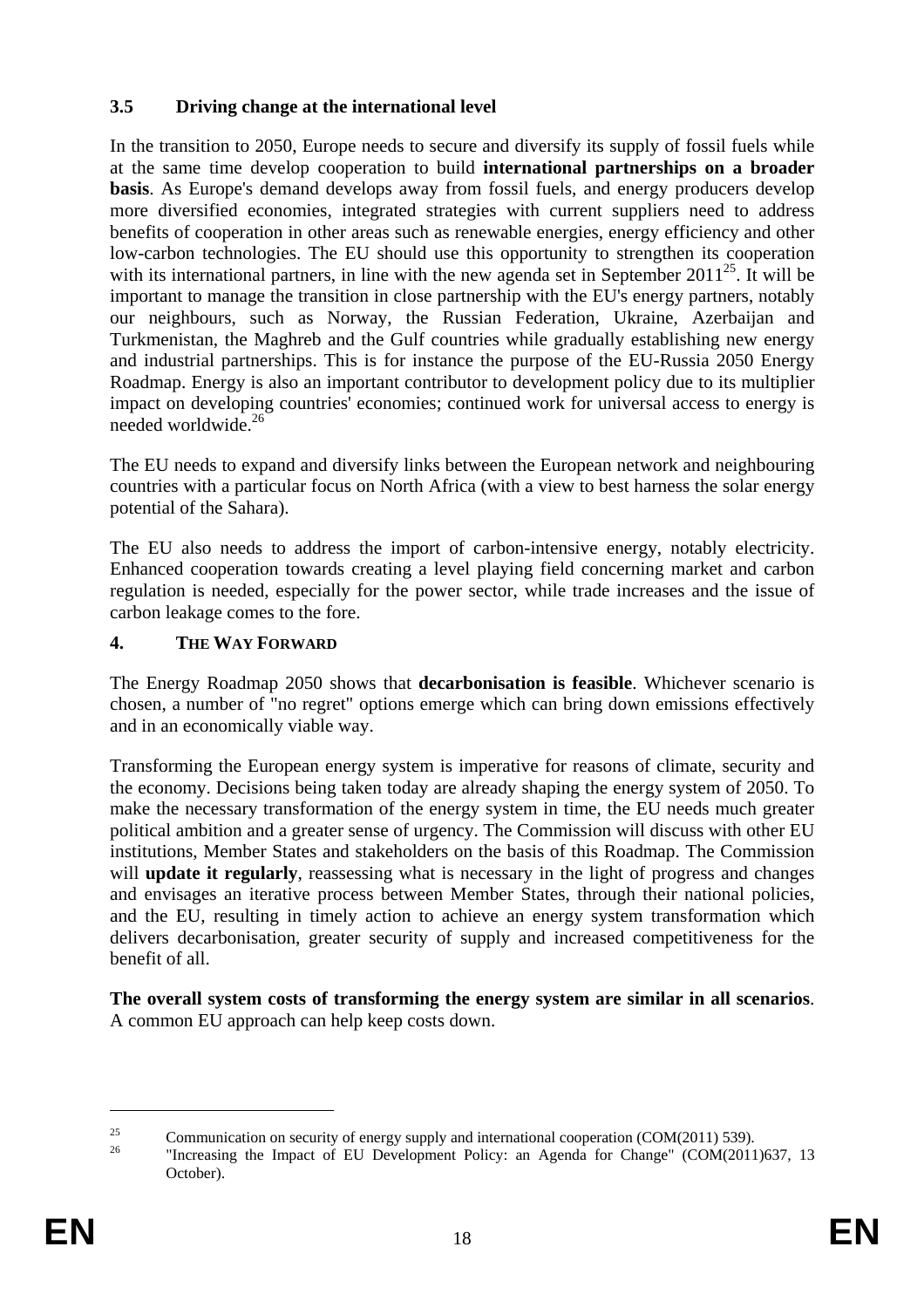Energy prices are rising world-wide. The Roadmap demonstrates that while prices will rise until 2030 or so, new energy systems can lead to lower prices after that. Distortions to the internal energy market, including through artificially low regulated prices, should be avoided, since they would send wrong signals to markets and removing incentives for energy savings and other low-carbon investments – this would hold back the transformations which will ultimately bring prices down in the long-run. Society needs to be prepared for and adapt to higher energy prices in the coming years. Vulnerable customers and energy-intensive industries may need support in a transitional period. The clear message is that **investments**  will pay off, in terms of growth, employment, greater energy security and lower fuel costs. The transformation creates a new landscape for European industry and can increase competitiveness.

To achieve this new energy system, ten **conditions** must be met:

- (1) The immediate priority is to implement fully the EU's **Energy 2020 strategy**. All existing legislation needs to be applied, and the proposals currently in discussion, notably on energy efficiency, infrastructure, safety and international cooperation, need to be adopted swiftly. The path towards a new energy system also has a **social dimension**; the Commission will continue to encourage social dialogue and social partners' involvement to help a fair transition and an efficient management of change.
- (2) The energy system and society as a whole need to be dramatically more **energy efficient**. The co-benefits of achieving energy efficiency in a wider resource efficiency agenda should contribute to meeting the goals in a faster and cost-efficient manner.
- (3) Particular attention should continue to be given to the development of **renewable energy**. Their rate of development, impact in the market and rapidly growing share in energy demand call for a modernisation of the policy framework. The EU's 20% renewable energy target has so far proven an efficient driver in development of the renewable energy in the EU and timely consideration should be given to options for 2030 milestones.
- (4) Higher public and private investments in **R&D and technological innovation** are crucial in speeding-up the commercialisation of all low-carbon solutions.
- (5) The EU is committed to a fully integrated market by 2014. In addition to technical measures already identified, there are **regulatory and structural shortcomings** which need to be addressed. Well-designed market structure instruments and new ways of cooperation are required for the internal energy market to deliver its full potential as new investments are coming into the energy market and the energy mix is changing.
- (6) **Energy prices need to better reflect costs**, notably of the new investments needed throughout the energy system. The earlier prices reflect costs, the easier the transformation will be in the long run. **Special attention** should be paid for the most vulnerable groups, for which coping with the energy system transformation will be challenging. Specific measures should be defined at national and local levels to avoid energy poverty.